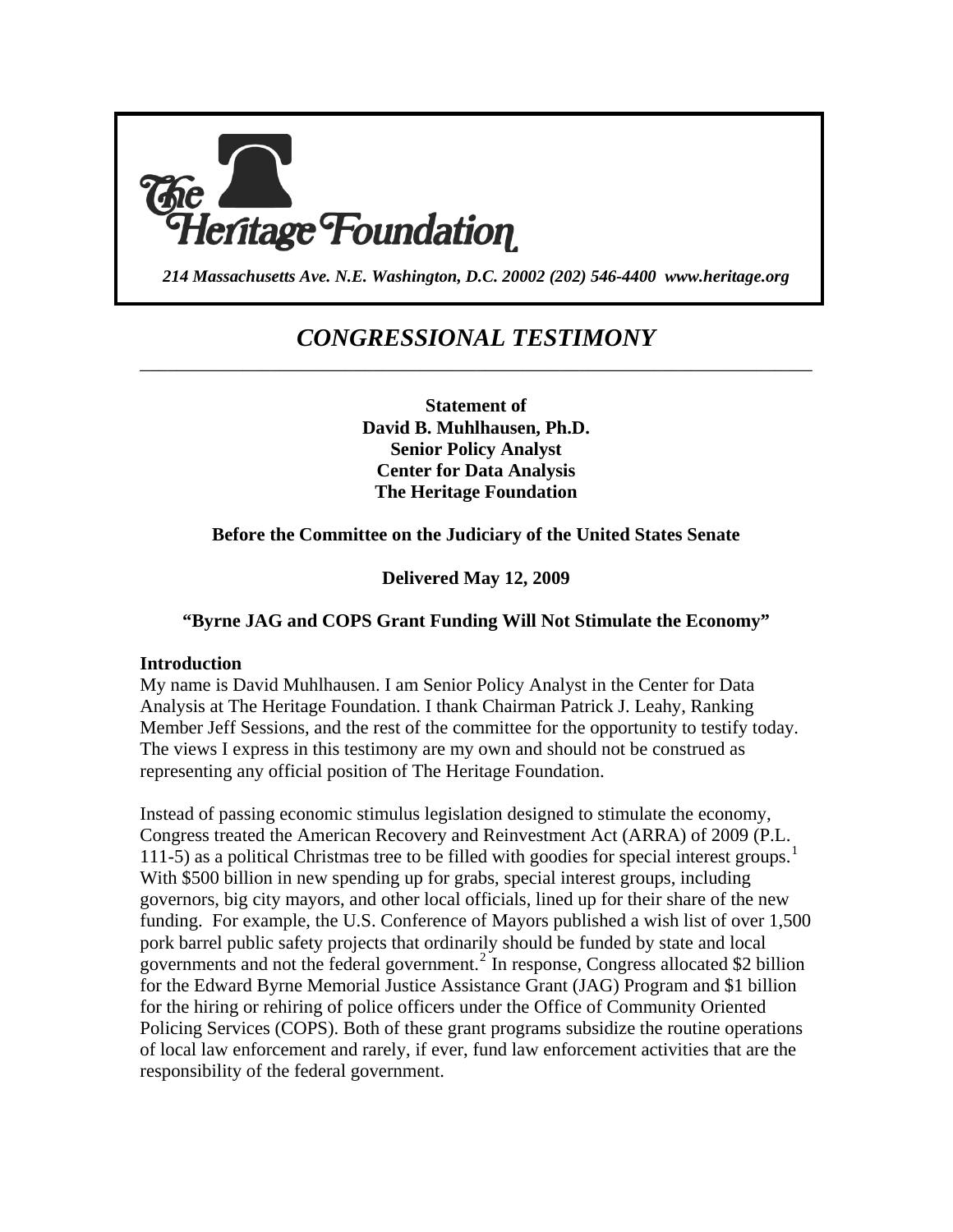My testimony focuses on the following points:

- Byrne JAG and COPS grant funding will do little to stimulate the economy.
- The COPS program encourages state and local governments to be fiscally irresponsible.
- By rejecting "stimulus" funds, some police departments have recognized how COPS promotes fiscal irresponsibility.
- Byrne JAG grants do not fund vital drug enforcement activities.
- Byrne JAG grants place criminals on the street without posting bail.
- Claims of a forthcoming violent crime epidemic are overstated.
- The COPS program has an extensive track record of poor performance.
- The COPS Improvements Acts (H.R. 1139 and S. 167) will only exacerbate existing problems.
- COPS assigns functions to the federal government that fall within the expertise, jurisdiction, and constitutional responsibilities of state and local governments.

#### **Byrne JAG and COPS Grant Funding Will Not Stimulate the Economy.**

The addition of funding for Byrne JAG and COPS grants in the American Recovery and Reinvestment Act will do virtually nothing to stimulate the economy. The activities funded by these grant programs are not the types of activities that will provide a stimulus or "shock" to the economy. For example, the COPS grants funded by the American Recovery and Reinvestment Act subsidize the salaries of police officers. The funding is specifically intended to pay for the salaries of currently employed officers. Thus, the grants are unlikely to result in a net increase in spending. More importantly, the Byrne JAG and COPS grant funding has been either taxed or borrowed out of the private sector. These grants do not fund the type of investments that elevate economic productivity or promote technical advancement. Thus, this inefficient transfer of money out of the private sector is unlikely to stimulate the economy.

After passage, the American Recovery and Reinvestment Act requires the \$2 billion in Byrne JAG grants and the \$1 billion in COPS hiring grants to be rapidly spent in 30 days and 90 days, respectively.<sup>[3](#page-18-1)</sup> This hasty timeframe greatly increases the likelihood that federal funds will be substituted for local financing, and thus, greatly diminishing any stimulus effects.

The Congressional Budget Office's (CBO) analysis of the American Recovery and Reinvestment Act has foreseen some of the complications created by federal transfers to local governments. The CBO acknowledges that:

 "[A]lthough some carefully chosen government investments might be as productive as private investment, other government projects would probably fall well short of that benchmark, particularly in an environment in which rapid spending is a significant goal. The response of state and local governments that received federal stimulus grants would also affect their long-run impact; those governments might apply some of that money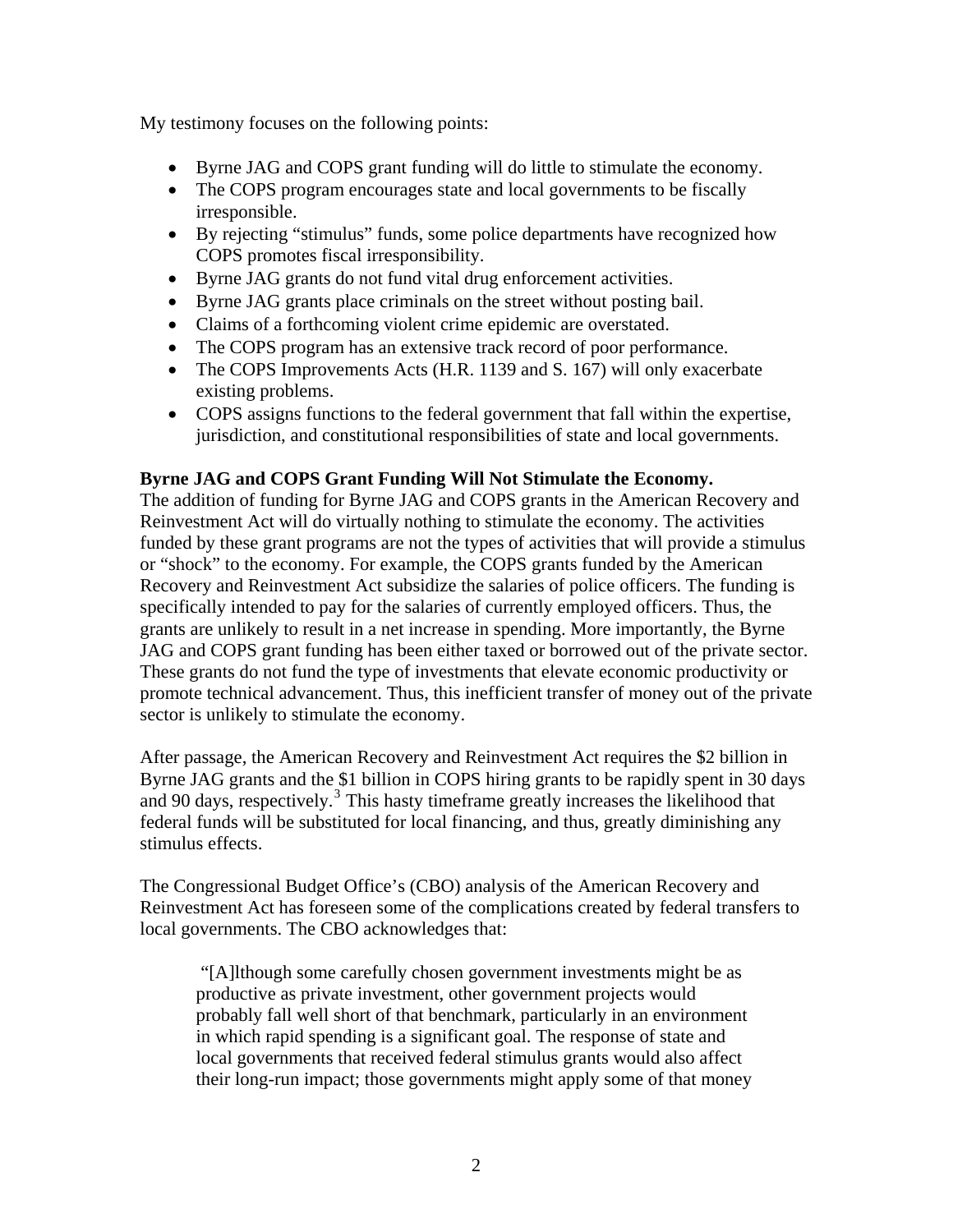to investments they would have carried out anyway, thus lowering the long-run economic return of those grants."<sup>[4](#page-18-1)</sup>

Making matters worse, the additional spending on Byrne JAG and COPS grants may actually reduce economic growth. An analysis of the effect of intergovernmental revenues and combined transportation and public safety expenditures on economic growth in the 50 states and the District of Columbia from 1978 to 1992 found negative effects.<sup>[5](#page-18-1)</sup> It found intergovernmental revenues and total expenditures for transportation and public safety to be negatively associated with economic growth on the state level.<sup>[6](#page-18-1)</sup> While establishing legal institutions to protect property rights and enforce the rule of law and contracts are vital to supporting economic activity, our nation has already developed these institutions. Thus, massive increases in funding for federal law enforcement intergovernmental grant programs are unlikely to stimulate economic growth and may actually produce negative results. In addition, the study found that increases in overall government expenditures are associated with lower economic growth. This finding should not be startling because a voluminous set of economic literature supports this negative relationship.

*The Expansion of Government Reduces Economic Growth*. Increased government spending is unlikely to lift our nation's economy out of the current recession.<sup>[7](#page-18-1)</sup> There are two major reasons for this negative relationship. First, government spending crowds out private spending, especially private investment spending that would have elevated productivity and promoted technical advancement.<sup>[8](#page-18-1)</sup> Second, the amount of government spending indirectly measures other government interferences into the operation of the private sector, such as regulations that pin down economic growth and efficiency.<sup>[9](#page-18-1)</sup> Numerous studies demonstrate that the increased size of government reduces economic growth.<sup>[10](#page-18-1)</sup> For example, an analysis of 50 states and the District of Columbia from 1967 to 1992 found that the size of government, measured as total government expenditures as a percentage of total state personal income, is negatively associated with economic growth.<sup>[11](#page-18-1)</sup> A 10 percent increase in government size leads to a 0.2 to 3.7 percent decrease in economic growth. $^{12}$  $^{12}$  $^{12}$ 

Instead of increasing the size of government, Congress should have considered how economic recoveries occur. The two major ways to respond to economic downturns are through changes in monetary and fiscal policies. Monetary policy has been vital for ending recessions since World War  $II$ .<sup>[13](#page-18-1)</sup> Fiscal actions, especially tax cuts, are another way thought to encourage economic growth.

A study by President Barack Obama's Chair of the Council of Economic Advisers, Professor Christina D. Romer and her coauthor, Professor David H. Romer, found that a tax increase of 1 percent of GDP decreases real GDP by about 3 percent.<sup>[14](#page-18-1)</sup> Conversely, lowering taxes by 1 percent of GDP is associated with an increase in real GDP of 3 percent.

Instead of cutting taxes, Congress passed a massive spending bill that will likely do nothing but push our country deeper into debt and reduce future economic growth. In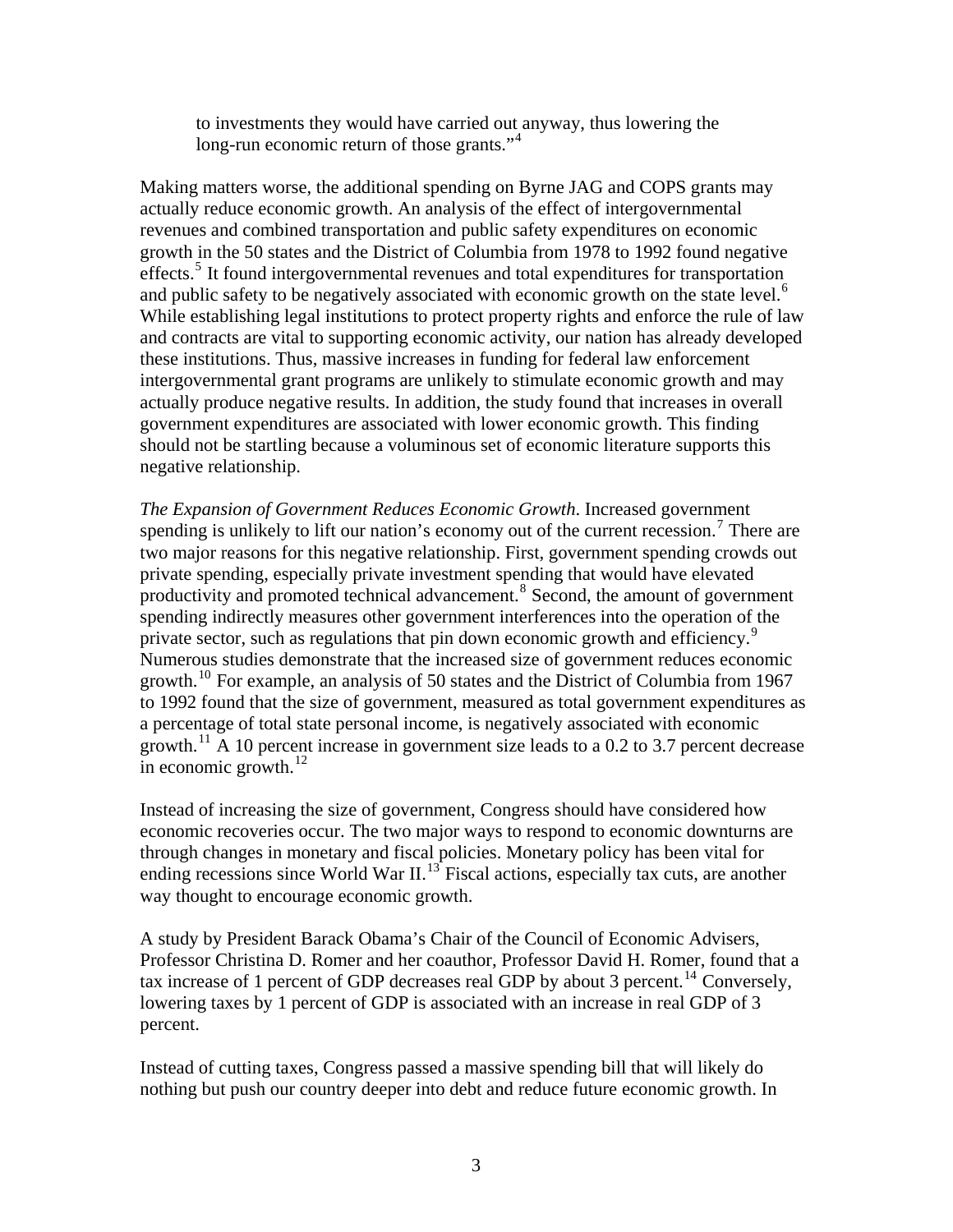fact, the CBO estimates that the long-run impact of the American Recovery and Reinvestment Act will be increased debt that will "crowd out" private investment.<sup>[15](#page-18-1)</sup> After 2014, the American Recovery and Reinvestment Act is estimated to reduce the nation's economic output.<sup>[16](#page-18-1)</sup> The weak short-term gains from government spending shocks are unlikely to outweigh the long-term costs of spending shocks.<sup>[17](#page-18-1)</sup> While spending shocks may affect economic activity temporarily, these new spending programs can create fiscal problems after these programs expire. For example, when COPS grants expire, grantees are left with large budget deficits that need to be filled.

As the research mentioned in this testimony suggests, new government spending is unlikely to make a substantial and long-term contribution to an economic recovery. In particular, the possibility of Byrne JAG and COPS grant funding providing an economic stimulus is improbable.

#### **COPS Encourages Fiscally Irresponsible Behavior by Local Governments.**

During the Senate Committee on the Judiciary's last hearing on the American Recovery and Reinvestment Act, we heard testimony that local governments did not have enough funding to adequately fund their police departments.<sup>[18](#page-18-1)</sup> Given that public safety is the primary responsibility of state and local governments, these local governments need to seriously reconsider their budget priorities. If budget shortfalls exist, then funding should be cut from less important government services.

Byrne JAG and COPS grants encourage state and local governments to shirk their responsibility for funding public safety programs and become more dependent on funding from the federal government. The passage of the 1994 Crime Act and the creation of COPS marked an important shift in federal assistance for state and local law enforcement. Previously, federal assistance focused on helping state and local governments test innovative ideas, such as providing funding for demonstration programs. The 1994 Crime Act shifted federal assistance away from testing innovative ideas and towards subsidizing the routine operations of state and local law enforcement.[19](#page-18-1) Unfortunately, COPS encourages state and local officials to shift accountability for local crime toward the federal government when they fail to devote adequate resources to fighting crime. This shift in responsibility is unfortunate because ordinary street crime is the primary responsibility of state and local government.

Boston illustrates how COPS encourages fiscal irresponsibility by local governments. Boston Mayor Thomas M. Menino has blamed his inability to properly staff the Boston Police Department on a lack of COPS funding. During the 1990s, Boston accepted millions of dollars in COPS grants to hire additional police officers. When accepting these grants, Boston promised to retain these officers and maintain the same staffing levels after the federal contributions expired. Instead of developing a plan to retain the officers, Mayor Menino decided to downsize officer staffing after the grants expired, in violation of the federal grant rules.<sup>[20](#page-18-1)</sup> The number of Boston police officers declined from 2,252 in 1999 to 2,036 in 2004—a 9.6 percent decrease. Taking population growth into account, the number of police officers declined by 13.1 percent from 40.4 officers per 10,000 residents in 1999 to 35.1 officers per 10,000 residents in 2004.<sup>[21](#page-18-1)</sup>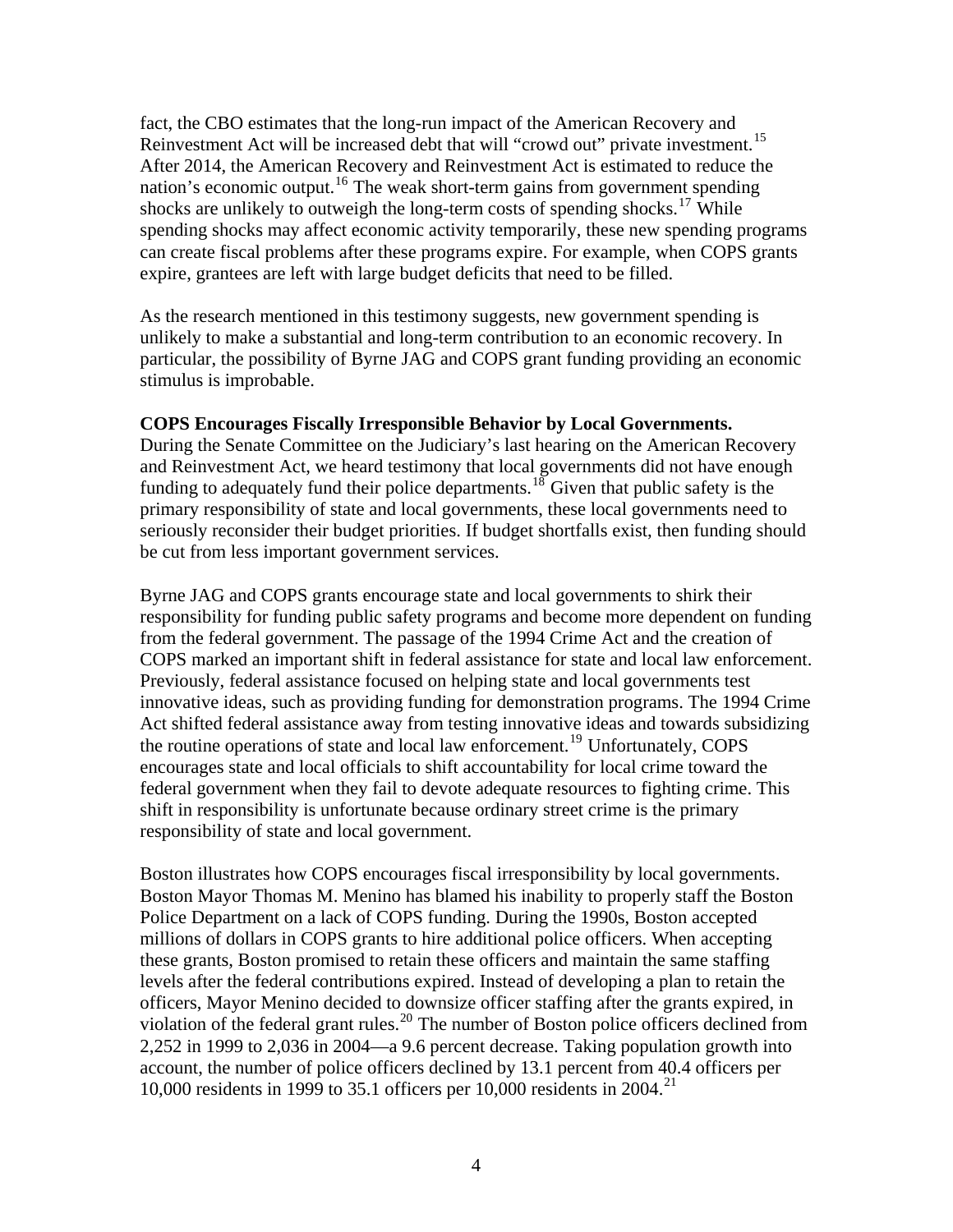Commenting on Boston's failure to retain COPS-funded officers, a former official in the COPS office pointed out that Boston officials "knew they had to pick up the salaries after the three-year period" of federal funding.<sup>[22](#page-18-1)</sup> Responding to criticism that Boston failed to plan adequately for the phase-out of federal assistance, Mayor Menino's spokeswoman Jacque Goddard said, "The mayor knew all along the money would run out. We would have expected the federal government to offer additional grants that we would have applied for and received."<sup>[23](#page-18-1)</sup> Despite the fact that COPS requires recipients to "specify" plans for obtaining necessary support and continuing the [funded] program…following the conclusion of Federal support,"<sup>[24](#page-18-1)</sup> Mayor Menino appears to have viewed COPS grants as an entitlement to perpetual federal funding for the officers funded under the original grants.

Unfortunately, when local elected officials fail to adequately staff the police departments under their supervision, the federal government is now used as a scapegoat.

#### **Exercising Fiscal Responsibility by Rejecting "Stimulus" Funds.**

Understanding that accepting Byrne JAG and COPS grants from the federal government can create fiscal problems down the road, some communities have exercised fiscal responsibility by rejecting funds from the American Recovery and Reinvestment Act.<sup>[25](#page-18-1)</sup> In Scottsdale, Arizona, the city council turned down over \$225,000 in funding.[26](#page-18-1) *The Arizona Republic* reported that Scottsdale council members "worried that accepting the money would create overhead that would burden future city budgets. They also were concerned that the city would be accepting the money just for the sake of spending it."<sup>[27](#page-18-1)</sup> One of the "stimulus" projects before the city council was the purchase of a \$227,000 mobile police surveillance tower that Scottsdale Police Chief Alan Rodbell admitted was already set to be bought under the city's capital improvement budget."<sup>[28](#page-18-1)</sup>

In Mount Desert, Maine, the town board rejected a request from Police Chief James Willis to seek \$175,000 in grant funding.<sup>[29](#page-18-1)</sup> In North Carolina, the Lenoir County Sheriff's Office decided against applying for COPS grants due to concerns about paying for the funded positions after the grants expired.<sup>[30](#page-18-1)</sup> Commenting on the COPS program, Sheriff W.E. "Billy" Smith said, "My only reservation with the COPS program is it gets you in there and then it forces the city or county to have to pick that up in a couple of years."<sup>[31](#page-18-1)</sup> He further added, "When that time runs out and if local governments don't pick that up, then you are forced to cut those guys loose." $32$ 

#### **Byrne JAG Grants Do Not Fund Vital Drug Enforcement Activities.**

The major argument for funding Byrne JAG grants is that multi-jurisdictional drug task forces operated by state and local governments will cease to exist without Byrne JAG grant funding. Last year, special interest groups seeking their share of federal taxpayer dollars sent a letter to the Chairs and Ranking Members of the appropriations committees in Congress stating that without an infusion of new Byrne JAG grant funding most multi-jurisdictional drug task forces "will be forced to close within the coming months."<sup>[33](#page-18-1)</sup> In addition, the president of the National Narcotics Officers' Associations Coalition testified in 2006 that any reduction in funding for Byrne JAG grants "will effectively cripple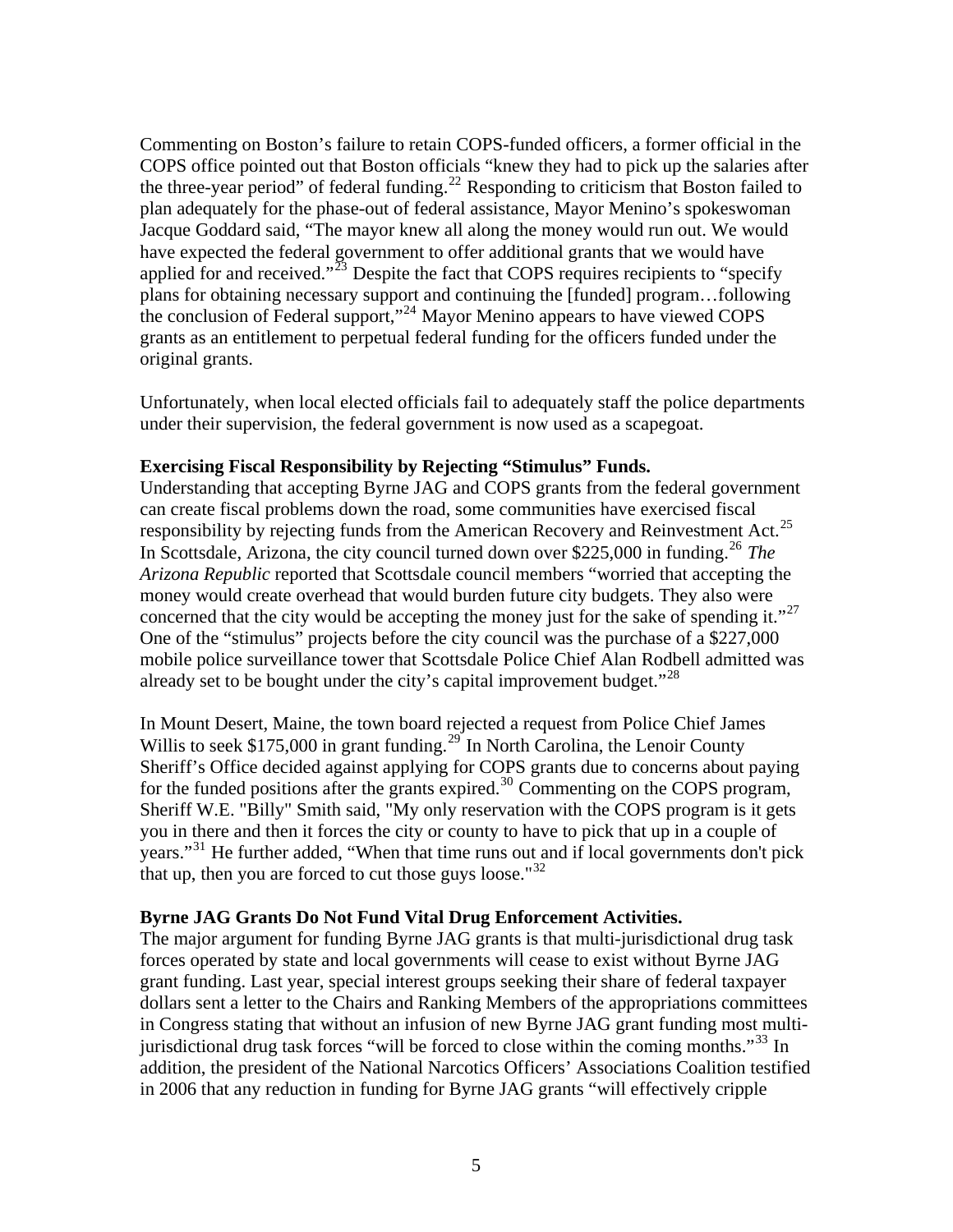multi-jurisdictional drug enforcement at the local and regional levels."<sup>[34](#page-18-1)</sup> This argument begs the question: If these multi-jurisdictional drug task forces are so important to public safety, then why are state and local officials unwilling to fund these programs without the federal government footing the bill? If these task forces are so vital to public safety, then state and local officials would be willing to fund them without federal subsidies.

#### **Byrne JAG Grants Place Criminals on the Street without Posting Bail.**

The \$2 billion in Byrne JAG grants can be used by state and local governments for 29 broad criminal justice purposes, including funding pretrial release agencies. Pretrial service agencies perform many important tasks that assist the criminal justice system, such as pretrial investigations to assist court officials in making release decisions. Prior to a defendant's initial court appearance, pretrial service agencies collect information about the defendant, including employment and criminal histories, to ascertain whether a defendant should be released back into society before trials.

*Unnecessary Expansion***.** In addition to pretrial investigations, pretrial services agencies are also tasked with assisting in the release of indigents from jail who could not afford to post bail. However, the mission of too many pretrial services agencies has expanded beyond helping indigents to include operating release programs for defendants who would normally secure release through private bond agents. These individuals are released on their own recognizance without offering anything of value to ensure that they return on their court date. Government should not provide a public good when the private sector offers identical services with a similar—or as is often the case, greater—level of competence. In this case, Byrne JAG grants are being used to displace the services of private bond agents.

*The Private Sector Does it Better (Again).* Private bail bond insurers provide important services to defendants and society at no cost to taxpayers. In exchange for a fee, private bond agents secure the release of defendants from jails while the accused await trail. Compared to other types of pre-trial release, research indicates that private bond agents are more effective at ensuring defendants make their court appearances.<sup>[35](#page-18-1)</sup> Individuals who obtain their release through private bond agents are 28 percent less likely to fail to appear before court than when freed on their own recognizance.<sup>[36](#page-18-1)</sup> When defendants fail to appear before the courts and remain at large for more than a year, private bond agents seem to be more effective at catching these fugitives than public law enforcement. Those released through the assistance of private bond agents have a fugitive rate that is 53 percent lower than the fugitive rates of those released on their own recognizance.<sup>[37](#page-18-1)</sup>

Instead of obtaining release through the assistance of private bond agents, an enormous infusion of Byrne JAG funding, as included in the American Recovery and Reinvestment Act, will likely lead to more criminals being released on their own recognizance. This, in turn, will most assuredly result in more criminals failing to appear before court and becoming fugitives from justice.

#### **Claims of a Forthcoming Violent Crime Epidemic Are Overstated.**

According to some mayors, police chiefs, and criminologists, the United States is at the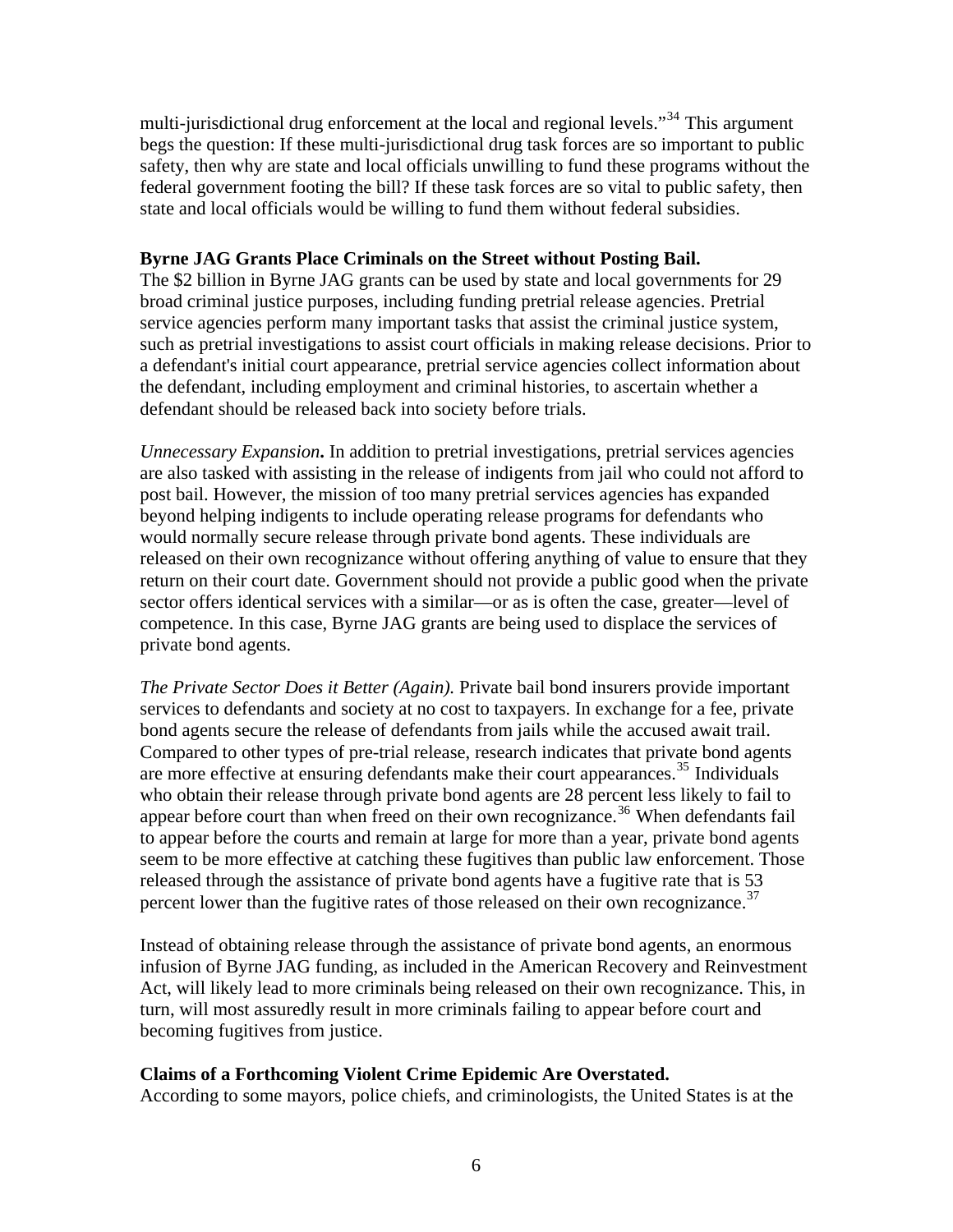beginning of an epidemic of violence that will worsen if Congress does not increase funding to subsidize state and local criminal justice programs.<sup>[38](#page-18-1)</sup> Those who want to restore COPS funding bolster their argument with the selective use of crime statistics.<sup>[39](#page-18-1)</sup> In 2006, the Police Executive Research Forum (PERF) warned the nation that the violent crime rate, as reported by the Uniform Crime Reports (UCR), increased in 2005 compared to 2004.<sup>[40](#page-18-1)</sup> PERF concluded that this one-year increase represented "the front end of a tipping point of an epidemic of violence not seen for years."<sup>[41](#page-18-1)</sup> Then PERF called on Congress to increase funding for federal subsidies of the routine activities of local law enforcement. Fortunately, the epidemic of violence so eagerly predicted by PERF has yet to materialize. The UCR indicates that in 2007 the violent crime rate decreased and is slightly below the level reported in  $2005.^{42}$  $2005.^{42}$  $2005.^{42}$ 

More recently, Professors James Alan Fox and Marc L. Swatt of Northwestern University assert that homicides involving young black males are "surging."[43](#page-18-1) For example, Fox and Swatt note that from 2002 to 2007 the homicide victimization rate for black males aged 14 to 17 increased by 31 percent.<sup>[44](#page-18-1)</sup> To put this "surge" in proper perspective, policymakers need to understand that the years used in this comparison were selected for their dramatic effect. To obtain a balanced perspective on homicide rates of young males, we need to see the long-term trend. Chart 1 presents the trends in homicide victimization rates of white and black males by age group from 1976 to 2007.<sup>[45](#page-18-1)</sup> The 2007 rate of black homicide victimizations is dramatically lower than the rate in 1993, while the trend for while males remained relatively flat. Further, the homicide victimization rate of 14- to 17-year-old black males spectacularly decreased by almost 60 percent from 1993 to 2007—a decrease from 47.0 homicides per 100,000 in 1993 to 19.0 homicides per 100,000 in 2007.

While the modest increase in 14- to 17-year-old black male homicide victimizations is tragic, the trend does not hold for older black males. From 2002 to 2007, the homicide victimization rates of black males aged 18 to 24 and 25 and older decreased by 2.5 percent and 1.4 percent, respectively.

Overall, America is a much safer place compared to fifteen years ago. A recent review of crime data reported by police departments by the *Associated Press* found that in 25 cities with populations of more than 350,000 residents experienced an overall drop of 2.7 percent in total slayings from 2007 to 2008.<sup>[46](#page-18-1)</sup> In addition to crime statistics reported by police departments, another barometer of crime trends is the National Crime Victimization Survey (NCVS). For the latest year of data, the "rates for every major violent and property crime measured by the NCVS in 2007 were at or near the lowest levels recorded since 1973, the first year that such data were available."<sup>[47](#page-18-1)</sup> The overall victimization rate for violent crime in 2007 was 20.7 incidents per 1,000 persons compared to 21.1 incidents in 2005.<sup>[48](#page-18-1)</sup>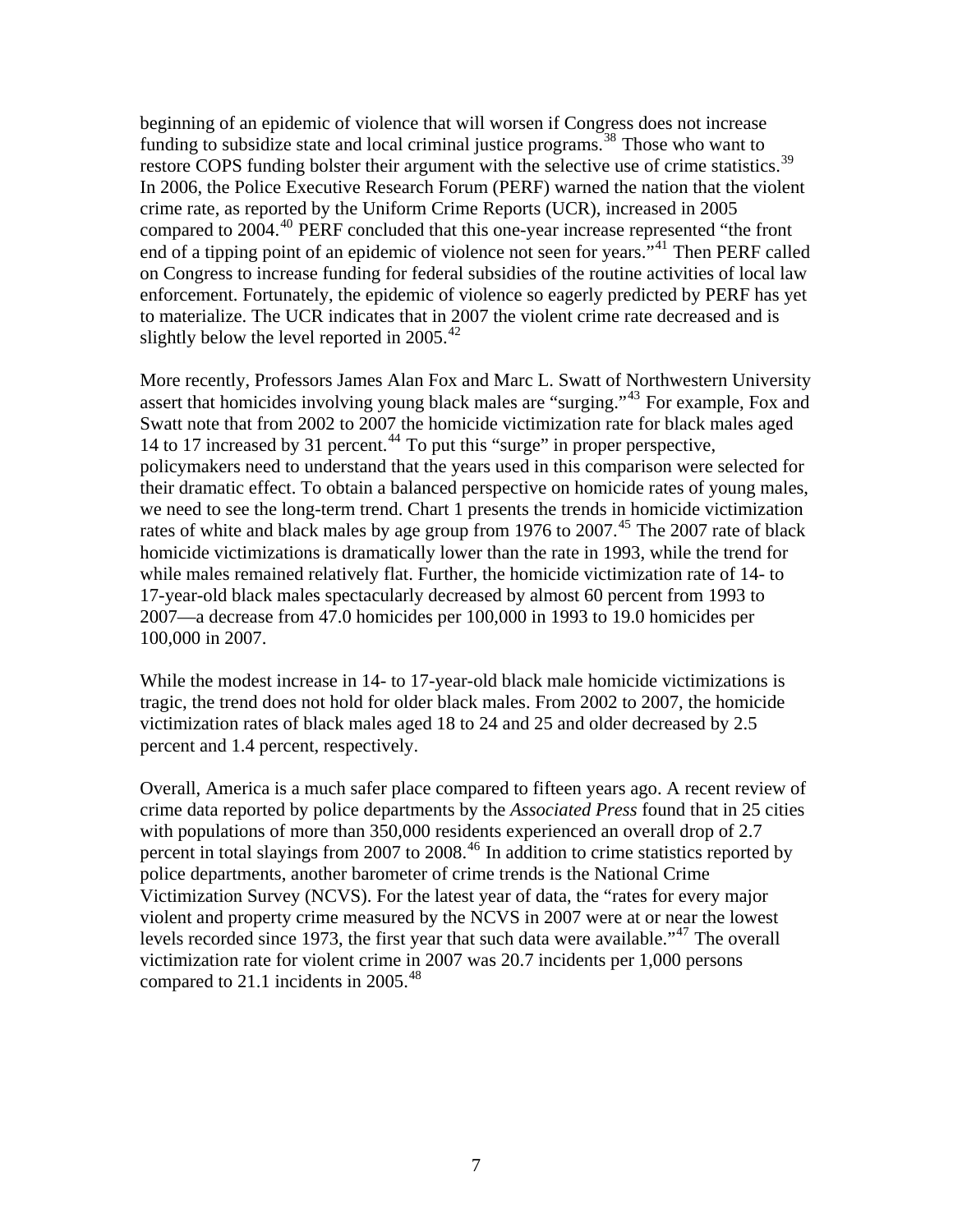

# **Homicide Victimization Rates Among White and Black Males**

Homicides Per 100,000 Residents, 1976-2007

Source: James Alan Fox and Marc L. Swatt, "The Recent Surge in Homicides Involving Young Black Males and Guns: Time to Reinvest in Prevention and Crime Control," Northwestern University, December 2009, Table 8.



#### **COPS has an Extensive Track Record of Poor Performance.**

Research by both The Heritage Foundation and the U.S. Department of Justice found that the COPS program is ineffective.<sup>[49](#page-18-1)</sup> According to COPS, the program reached an important milestone on May 12, 1999, "funding the 100,000th officer ahead of schedule and under budget."[50](#page-18-1) While measuring the goal of adding 100,000 additional officers is problematic, the best available evidence indicates that COPS fell short of this goal. Research indicates that COPS did not actually put 100,000 additional officers on the street.<sup>[51](#page-18-1)</sup> A National Institute of Justice (NIJ) process evaluation of COPS concluded: "Whether the program will ever increase the number of officers on the street at a single point in time to  $100,000$  is not clear."<sup>[52](#page-18-1)</sup>

Most hiring grantees faced officer retention issues with their COPS-funded officer positions. According to an NIJ national survey of COPS grantees, 52 percent of hiring grantees were uncertain about their long-term plans for officer retention, 37 percent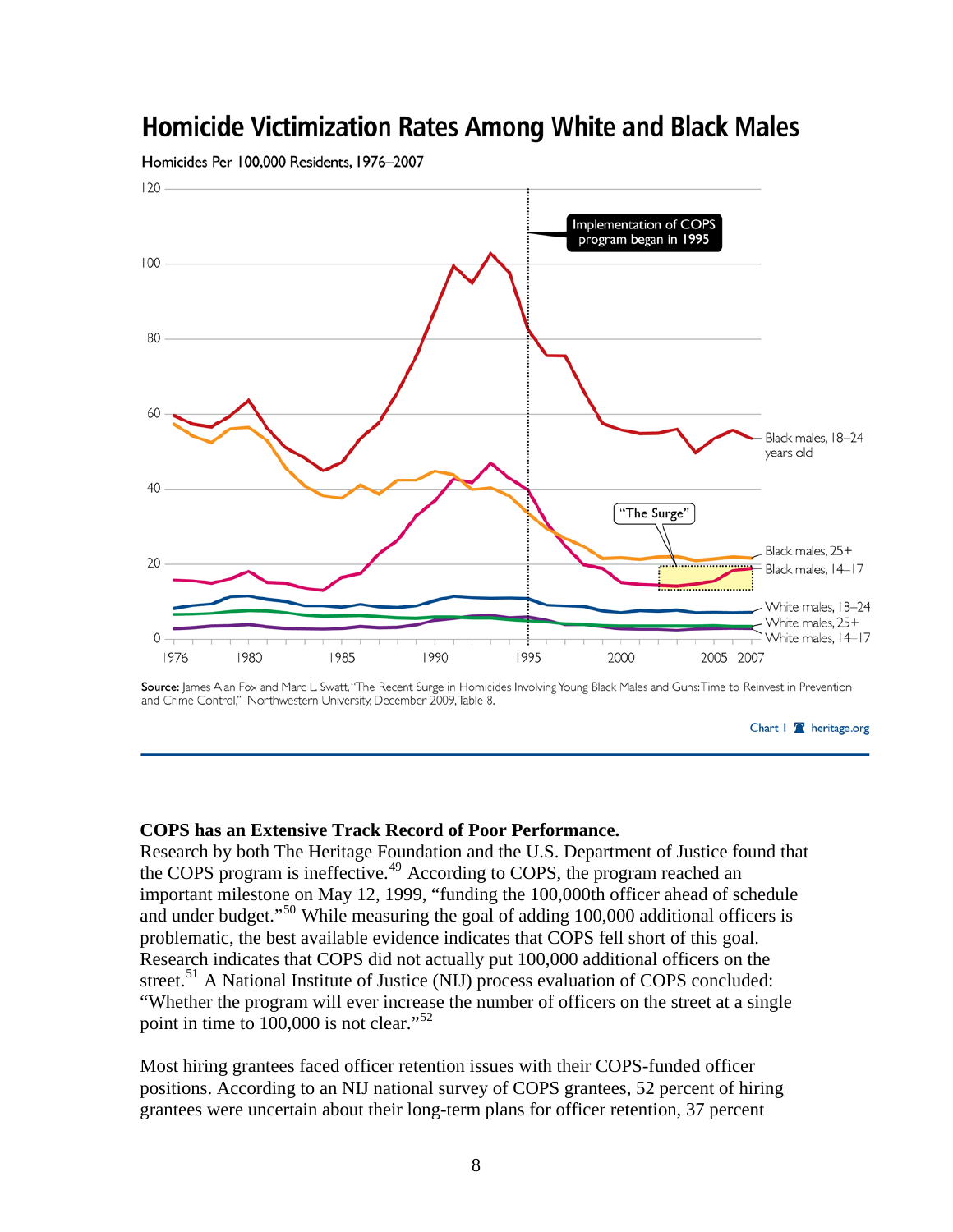would achieve retention with funds cleared through the attrition of non-COPS-funded officers, 20 percent reported that retention would occur by cutting other positions, and 10 percent reported that the officers would not be retained. Of the medium and large police agencies that received hiring grants from 1994 to 1998, only 46 percent reported that all of their original COPS-funded officers were still employed in 1998.<sup>[53](#page-18-1)</sup>

*Very Little Impact on Crime.* Heritage Foundation evaluations have uniformly found that COPS grants had little to no impact on crime rates.<sup>[54](#page-18-1)</sup> In 2001, Heritage's Center for Data Analysis (CDA) conducted the first analysis of the COPS program's effectiveness.<sup>[55](#page-18-1)</sup> The CDA evaluation accounted for yearly state and local law enforcement expenditures, and other socioeconomic factors, in counties from 1995 to 1998. It found that COPS grants for the hiring of additional police officers and for technology had no statistically significant effect on reducing the rates of violent crime.

In 2006, a second CDA evaluation of COPS grants using data from 1990 to 1999 for 58 large cities confirmed the earlier conclusion that the program has done little to reduce crime.<sup>[56](#page-18-1)</sup> In addition, it found that the ineffectiveness of COPS grants awarded to large cities may be due to their misuse, with grants awarded to large cities used to supplant local police expenditures. Federal funds were substituted for local funding.

The 2006 CDA evaluation found COPS grants had a small effect on the crime rates in large cities, strongly indicating that increasing funding for the COPS program will do little to reduce crime.

Although the hiring grants were associated with a slight decrease in robberies, these grants failed to have a statistically measurable impact on murder, rape, assault, burglary, larceny, and auto theft rates. A 1 percent increase in hiring grants is associated with a 0.01 percent decrease in robbery rates, or a reduction of 0.06 robberies per 100,000 residents. The hiring grants' meager effect on robberies, and the lack of statistically significant findings for the six other crime categories, suggests that new funding for the hiring grants will do little to help large cities fight crime.

The Making Officer Redeployment Effective (MORE) grants provided funding for technology, officer overtime, and civilian staff salaries. The MORE grants were intended to redeploy veteran officers from administrative tasks to community policing.

The MORE grants appear to deter more crime than the hiring grants. Though MORE grants did not have a statistically significant relationship with murder, rape, larceny, and auto theft rates, the grants had a small deterrent effect on robbery, assault, and burglary rates. A 1 percent increase in MORE grants was associated with:

- A 0.007 percent decrease in robberies;
- A 0.005 percent decrease in assaults; and
- A 0.002 percent decrease in burglaries.

For the average large city, the deterrent effect of a 1 percent increase in MORE grant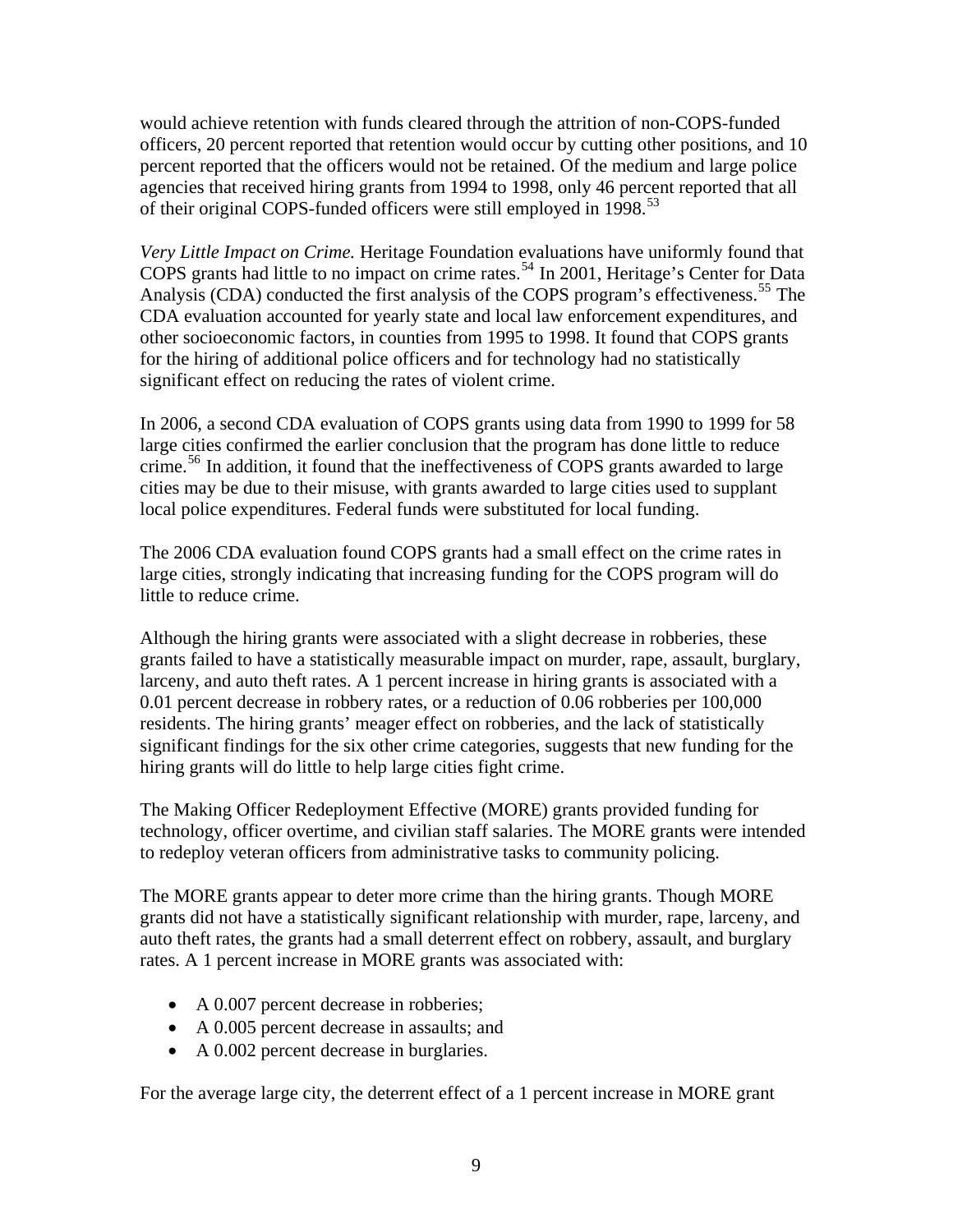funding per capita resulted in:

- 0.005 fewer robberies per 100,000 residents;
- 0.03 fewer assaults per 100,000 residents; and
- 0.017 fewer burglaries per 100,000 residents.

The MORE grants have changed since the 1990s. They were renamed "technology" grants, and they no longer require grantees to use the funding to redeploy officers from administrative tasks to community policing. Instead of the original competitive application process, the technology grants are awarded through congressional earmarks. Limiting the MORE grants to earmarks may negate the deterrent effect found in this evaluation.

The innovative grants provided funding for addressing specific problems, such as domestic violence, gangs, and youth firearms violence. The innovative grants have a statistically significant relationship with a reduction in the murder rate, but no statistically measurable effect on the other crime rates. A 1 percent increase in innovative grants per capita is associated with a 0.001 percent decrease in murders per capita, or 0.0002 fewer murders per 100,000 residents. By the end of the Clinton Administration, most of the innovative grants were discontinued.

Additional research concludes that COPS was ineffective at reducing crime. Professors John Worrall of the University of Texas at Dallas and Tomislav Kovandzic of the University of Alabama at Birmingham recently evaluated the impact of COPS grants in 189 large cities from 1990 to 2000.<sup>[57](#page-18-1)</sup> The authors found that COPS hiring, MORE, and innovative grants had little to no effect on crime. Commenting on the significance of their finding for public policy, the authors concluded that "a strategy of throwing money at the crime problem, of simply *hiring* more police officers, does not seem to help reduce crime to a significant extent."<sup>[58](#page-18-1)</sup>

*Are COPS Grants Worth the Cost?* The value of the crimes prevented by COPS grants was estimated using prior research on the cost of crime to victims. Specifically, the dollar values of crimes prevented through COPS grants are estimated on a per capita basis. A 1996 National Institute of Justice (NIJ) study estimated the cost of crime to victims (victim-cost) based on personal expenses (for example, medical care and property losses), reduced productivity relating to work, home, and school, and quality of life losses.<sup>[59](#page-18-1)</sup> For the analysis, the NIJ figures are converted into 1995 dollars. For example, each murder prevented results in an estimated victim-cost savings of \$3.1 million. The victim-cost savings for each crime prevented are \$8,400 for robbery, \$25,300 for assault, \$1,500 for burglary, and \$3,900 for auto theft.

From 1995 to 1999, large cities spent an average of \$3.05 per capita in hiring grants, \$1.36 per capita in MORE grants, and \$0.62 per capita in innovative grants. The cost-benefit estimates indicate that COPS grants did not pay for themselves.<sup>[60](#page-18-1)</sup> (See Chart 2.)

• On average, large cities spent \$3.05 per capita in hiring grants, which led to a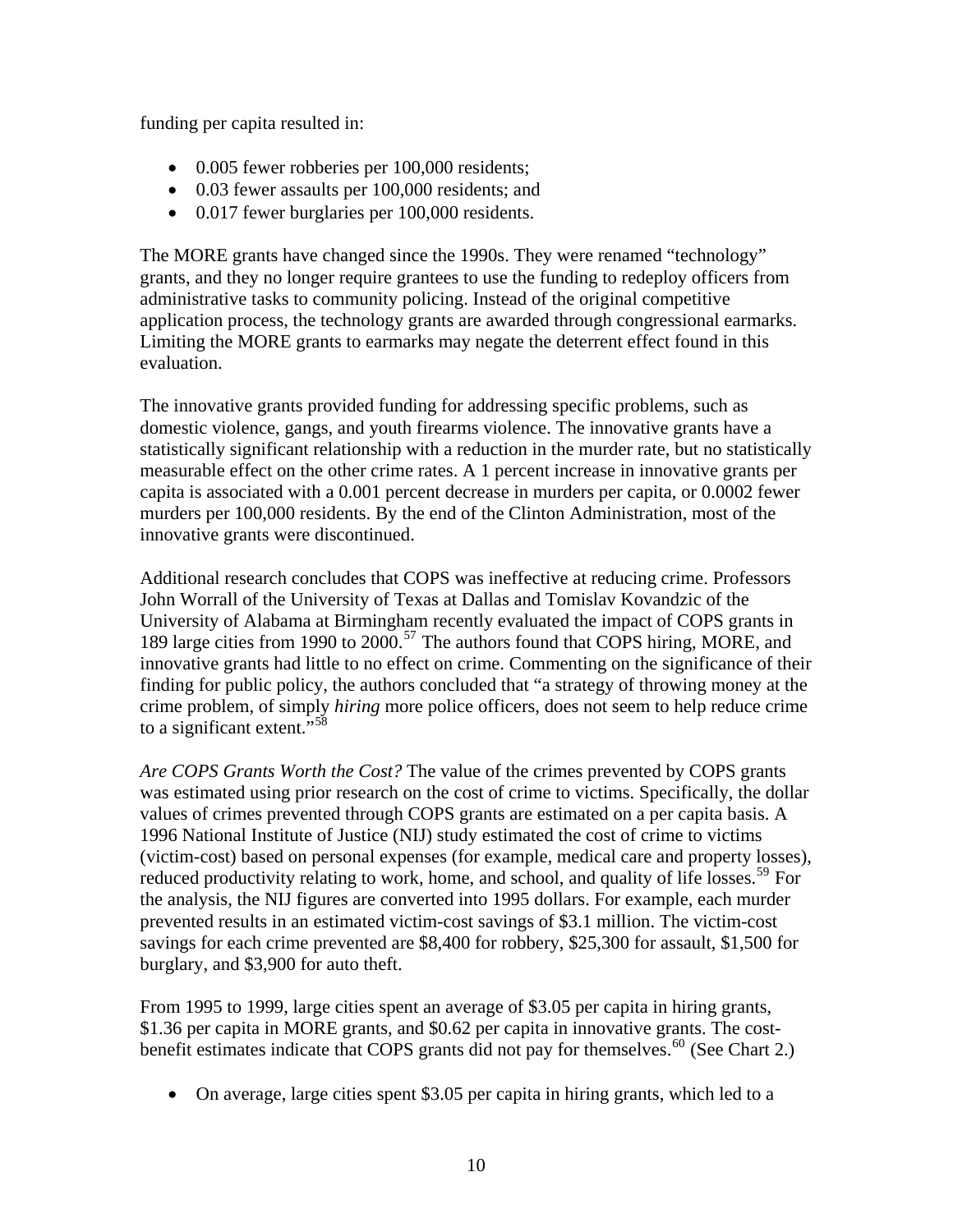victim-cost savings of \$0.93 per capita—a net loss of \$2.12 per capita.

- On average, large cities spent \$1.36 per capita in MORE grants, which led to a victim-cost savings of \$1.70 per capita—a net gain of \$0.34 per capita.
- On average, large cities spent \$0.62 per capita in innovative grants, which led to a victim-cost savings of \$1.34 per capita—a net gain of \$0.72 per capita.

Thus, average total COPS grant spending of \$5.03 per capita in these cities produced \$3.97 in victim-cost savings for a net loss of \$1.06 per capita.

| Figures are Averages for Large Cities |                                                                                            |                                                                                                                                                                                                                                                                                                                                                                             |                                    |  |
|---------------------------------------|--------------------------------------------------------------------------------------------|-----------------------------------------------------------------------------------------------------------------------------------------------------------------------------------------------------------------------------------------------------------------------------------------------------------------------------------------------------------------------------|------------------------------------|--|
| <b>Grant Type</b>                     | Per-Capita<br><b>Expenditures</b>                                                          | Per-Capita<br><b>Victim-Cost Savings</b>                                                                                                                                                                                                                                                                                                                                    | <b>Net Gain/Loss</b><br>Per-Capita |  |
| Hiring                                | \$3.05                                                                                     | \$0.93                                                                                                                                                                                                                                                                                                                                                                      | $-$ \$2.12                         |  |
| <b>MORE</b>                           | \$1.36                                                                                     | \$1.70                                                                                                                                                                                                                                                                                                                                                                      | $+$ \$0.34                         |  |
| Innovative                            | \$0.62                                                                                     | \$1.34                                                                                                                                                                                                                                                                                                                                                                      | $+$ \$0.72                         |  |
| Totals                                | \$5.03                                                                                     | \$3.97                                                                                                                                                                                                                                                                                                                                                                      | $-$1.06$                           |  |
|                                       | <b>Note:</b> Dollar amounts are in 1995 dollars.<br>Justice Research Report, January 1996. | Source: Calulations based on David B. Muhlhausen, "Impact Evaluation of COPS Grants in<br>Large Cities," Heritage Foundation Center for Data Analysis Report No. CDA06-03, May 26,<br>2004, and Ted Miller, Mark A. Cohen, and Brian Wiesema, "Victim Costs and Consequences:<br>A New Look," U.S. Department of Justice, Office of Justice Programs, National Institute of |                                    |  |

Overall, the innovative grants were allocated the smallest share of COPS funding and appear to have produced the greatest monetary benefits. Though the benefits of the MORE grants are not as large as the innovative grant benefits, the MORE grants produce positive returns. The hiring grants, which were allocated the largest share of funding over the years and received the most public attention, appear to be the least effective of the grants.

*COPS Grants Used for Supplanting Local Funds.* The ineffectiveness of COPS grants awarded to large cities may be due to the misuse of the grants. The 2006 CDA evaluation found that COPS grants awarded to large cities were used to supplant local police expenditures. Supplanting occurs when federal funds are used to replace local funds, such as when federal funds intended for hiring additional police officers are instead used to pay the salaries of currently employed officers.

This finding is supported by multiple audits conducted by the Department of Justice. Its Office of the Inspector General (OIG) found that cities failed to hire the number of officers required, and did not comply with other grant conditions.<sup>[61](#page-18-1)</sup> For example, instead of hiring 249 new officers, Newark, NJ, reduced its police force by 142 officers from fiscal years 1996 to 1997.<sup>[62](#page-18-1)</sup> Other audits indicate that some police departments supplanted local funding by failing to hire the required number of additional officers. For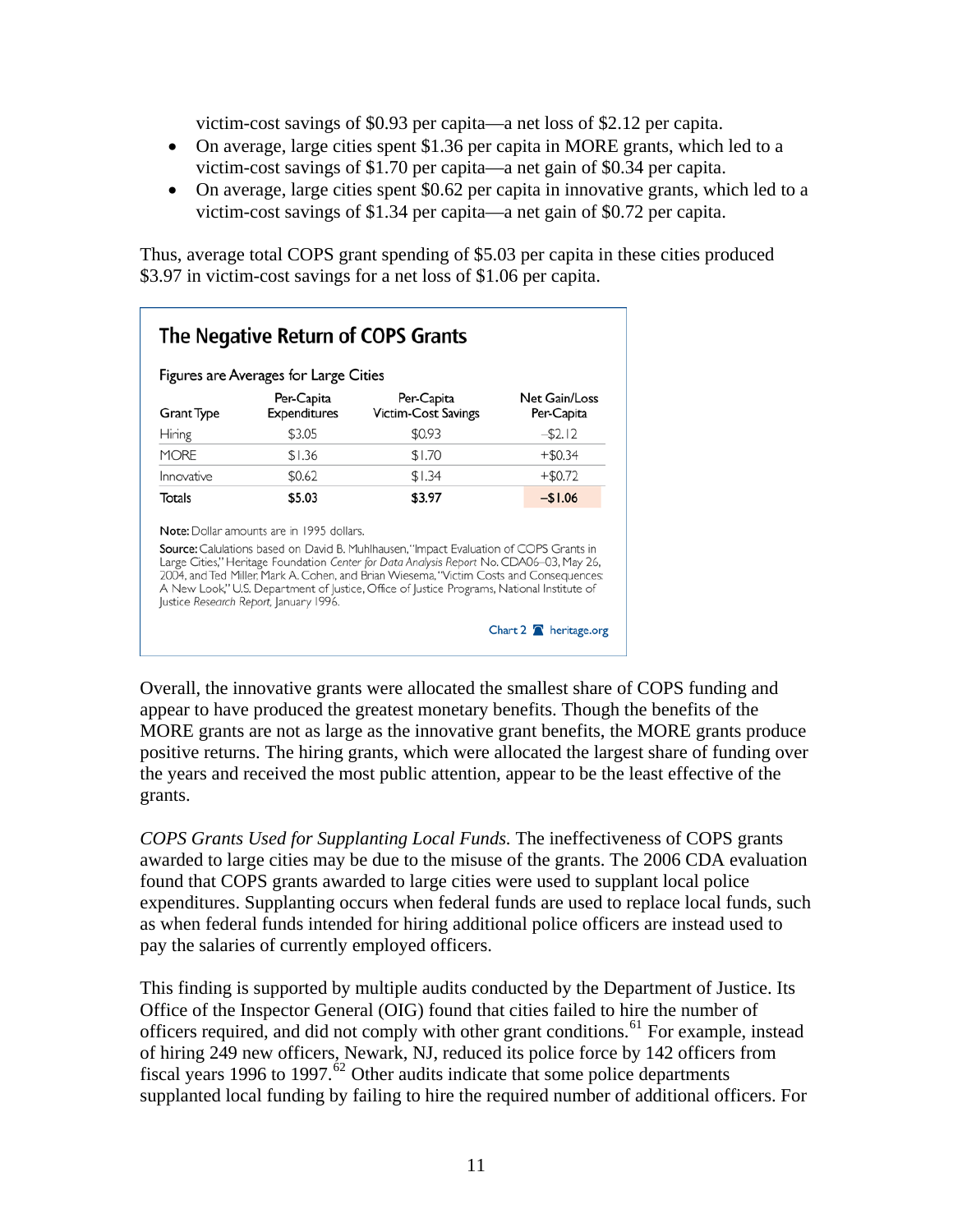example, OIG audits indicated that Atlanta, GA, El Paso, TX, and Sacramento, CA, used COPS grants to supplant local funding.<sup>[63](#page-18-1)</sup> Atlanta used over \$5.1 million in hiring grants to pay the salaries of officers who otherwise would have received funding from local sources. After receiving grants to hire 231 additional police officers, El Paso failed to hire the number of officers required by the grant. Sacramento used over \$3.9 million in hiring grants to retain officers funded through earlier grants.

In Washington, D.C., the police department was awarded almost \$11 million in MORE grants to hire 56 civilians and redeploy 521 officers through technology purchases.  $64$ When the OIG asked for a list of officers redeployed from administrative duties to community policing as required by the grants, the list included only 53 officers. Of the 53, one officer was deceased, ten were retired, and thirteen no longer worked for the police department.

COPS has a long history of doing little to resolve the misuse of the grants. According to congressional testimony by the Justice Department Inspector General Glenn A. Fine, "in many cases, the response to our findings was a paper exercise and…the COPS program did not take sufficient action to either bring the grantee in compliance, to offset the funds, to recoup the funds or to waive the funds."<sup>[65](#page-18-1)</sup> Fine testified that COPS did not pay enough attention to ensure adherence to the grant requirements, including the hiring of officers, retaining officers, and tracking the redeployment of officers.<sup>[66](#page-18-1)</sup>

An OIG audit of COPS grant management, for example, found that the use of funds by grantees was not monitored properly. Specifically, the OIG audited the COPS program's grant closeout process. Closeouts involve reviewing the grantee's use of federal funding to determine whether or not the grant conditions were followed properly. According to the OIG, "Timely grant closeout is an essential program and financial management practice to identify grantees that have failed to comply with all grant requirements, as well as any excess and unallowable costs charged to the grant, and unused funds that should be deobligated."<sup>[67](#page-18-1)</sup> Without a timely closeout process, "non-compliant grantees" may not be identified until years after the grant end date."[68](#page-18-1) Thus, timely closeouts are crucial to effective monitoring of how federal taxpayer dollars are used.

The OIG determined that of the 12,840 closed COPS grants totaling almost \$3 billion, only 135 grants (1 percent) were closed within six months after the grant end date. Eighty-three percent of the grants were not closed until more than two years after the grant end dates. On average, COPS took more than three years to close these grants properly.[69](#page-18-1)

Of the 10,643 grants that expired but were not closed by COPS, 72 percent had been expired for more than two years. Twenty-four percent were expired for more than five years after the grant end date. On average, these grants had been expired without proper closure for more than  $3.5$  years.<sup>[70](#page-18-1)</sup>

Review of a small sample of 30 expired but unclosed COPS grants found that 20 (67 percent) of the grantees did not comply with grant requirements. However, these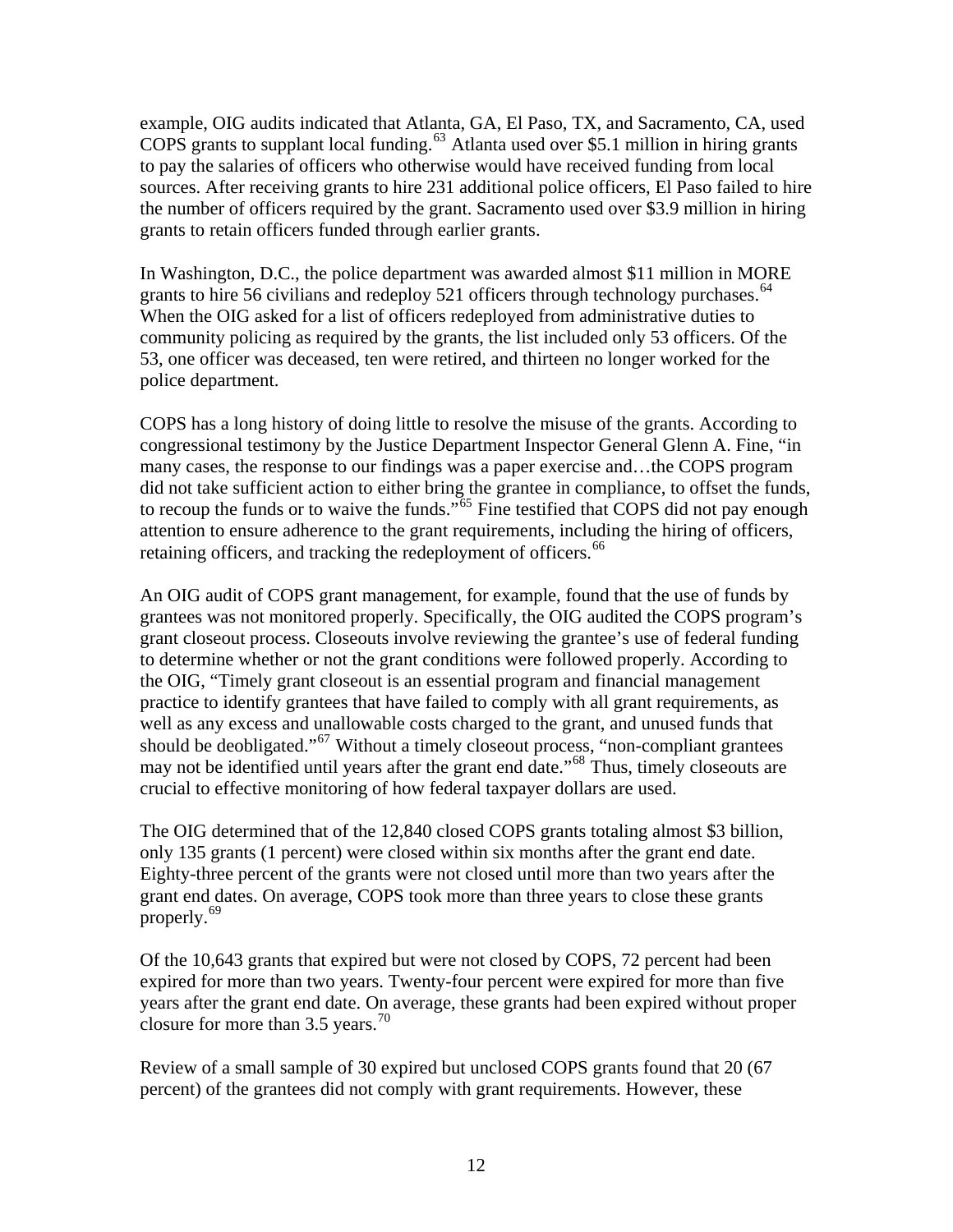noncompliant grantees were subsequently awarded 39 additional grants totaling \$18.7 million. ${}^{71}$  ${}^{71}$  ${}^{71}$  If COPS had implemented a proper closeout process, these noncompliant grantees would not have been awarded additional grants without first meeting the conditions of their original grants.

Despite being created almost 15 years ago, COPS only began to hold grantees accountable for missing taxpayer dollars a few years ago. According to *USA Today*, 26 police departments in 16 states are barred from receiving COPS funding under the American Recovery and Reinvestment Act after abusing millions of dollars in prior grants.<sup>[72](#page-18-1)</sup> In order to escape returning the misused taxpayer dollars to COPS, the grantees must agree to forgo receiving new grants for one- to three-years.

Instead of repaying almost \$242,000 in misused funding from a 1997 grant, the Amtrak Police Department agreed to a three-year ban on new funding.<sup>[73](#page-18-1)</sup> In Connecticut, the Waterbury Police Department agreed to the ban after misusing almost \$1.9 million in grants awarded in 1998. In New Jersey, the Newark and Camden police departments also agreed to bans.<sup>[74](#page-18-1)</sup> In order to evade repaying \$565,000 in misused grants, the Camden Police Department agreed to not apply for new grants until 2010.

### **The COPS Improvements Acts of 2009 Exacerbate Existing Problems.[75](#page-18-1)**

Unconcerned by the COPS program's poor performance and in response to substantial lobbying by state and local officials, the House of Representatives recently passed the "COPS Improvements Act of 2009" (H.R. 1139). Its companion bill in the Senate (S. 167) is awaiting consideration. Overall, H.R. 1139 and S. 167 appear to be designed to encourage state and local law enforcement to become increasingly dependent on federal funding. The bills have a number of specific shortcomings.

*Reauthorization of Hiring Grants.* Reauthorization of the COPS program's hiring grants, as intended by both bills, would continue the federal government's constitutionally questionable practice of subsidizing the routine operations of state and local law enforcement. These hiring grants do not undertake any responsibility that has been allocated to the federal government by the Constitution.

*Unlimited Renewal of Hiring Grants.* With all of its problems, the original COPS legislation enacted into law in 1994 at least limited the length of hiring grants to three years. However H.R. 1139 and S. 167 would allow COPS to renew previous awards of hiring or retention grants perpetually. Once a grantee receives an award, the grantee could expect permanent federal funding. This change would essentially establish a new federal entitlement for localities.

*Hiring Grants to Retain Non-COPS-Funded Officers.* Similar to the unlimited renewal of hiring grants*,* H.R. 1139 and S. 167 encourage COPS hiring grants to be used for officer retention, thus setting up a cycle in which COPS may permanently fund positions previously financed through earlier grants. COPS funding is fungible. After a grantee's COPS grant expires, the grantee could keep the former COPS-funded officers, but lay off non-COPS-funded positions. The grantee could then apply for new hiring grants to rehire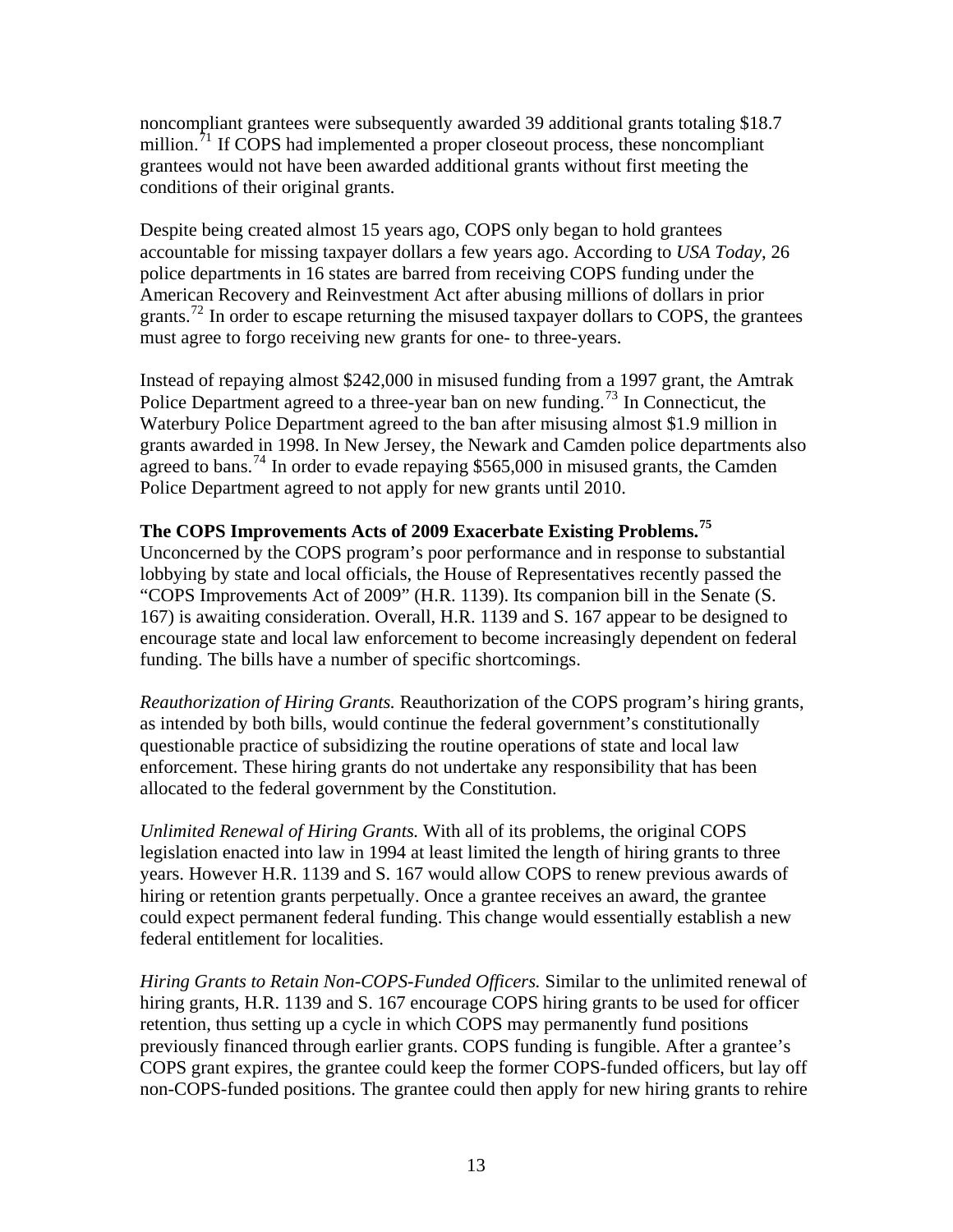the laid-off officers. This change would make police departments even more dependent on the federal government.

*Ending Incentives for State and Local Governments To Contribute.* Originally, COPS hiring and technology grants normally required grantees to self-finance 25 percent of the costs of personnel and projects funded through federal assistance. However, COPS hiring and retention grants awarded under the American Recovery and Reinvestment Act no longer require local matching contributions. Under the Act, the federal government assumes 100 percent of police officers' salaries. Both H.R. 1139 and S. 167 would essentially abolish the 25 percent matching provision by permanently ending the requirement that the Attorney General give preferential treatment to applicants who agree to meet the 25 percent matching requirement. This change would likely end an important incentive for state and local governments to become self-sufficient after federal funding expires.

The original COPS hiring grants provided funding for three years. Before the passage of the American Recovery and Reinvestment Act, COPS used to require state and local governments to pay a larger share of the salaries over the course of the life of the grant. The goal was to prepare grantees to assume full responsibility for their COPS-funded officers after the grants expire. However, H.R. 1139 and S. 167 ends this requirement by making the change by the American Recovery and Reinvestment Act permanent. By discouraging grantees from preparing to self-finance COPS-funded positions after their grants expire, both bills appear to be designed to steer grantees towards applying for "renewal" or retention grants in the future. Further, H.R. 1139 will raise the dependence of local law enforcement on federal funding by increasing the grant funding period from three years to five years. These changes would entice grantees to perpetually seek federal funding.

*Elimination of the \$75,000-per-Officer Cap.* Current law caps the COPS grant at \$75,000 per officer. H.R. 1139 and S. 167 would eliminate this cap, meaning that the federal contribution per officer would be unlimited. This sets the stage for escalating federal contributions per position funded and would provide yet one more incentive for local governments to become progressively more dependent of the federal government.

*A New COPS Program for State and Local Prosecutors.* No longer content with only increasing federal-funding dependency for police departments, the sponsors of H.R. 1139 and S. 167 want to create a new program to fund the salaries of "community prosecutors," which would impose all of the fiscal problems created by COPS onto prosecutors.

*Elimination of Oversight Measures.* Nothing may be more emblematic of the intent underlying S. 167 than the removal of COPS from the jurisdiction of the Department of Justice's Office of Audit, Assessment, and Management (OAAM). In 2006, OAAM was created to ensure that Department of Justice grantees comply with financial grant conditions.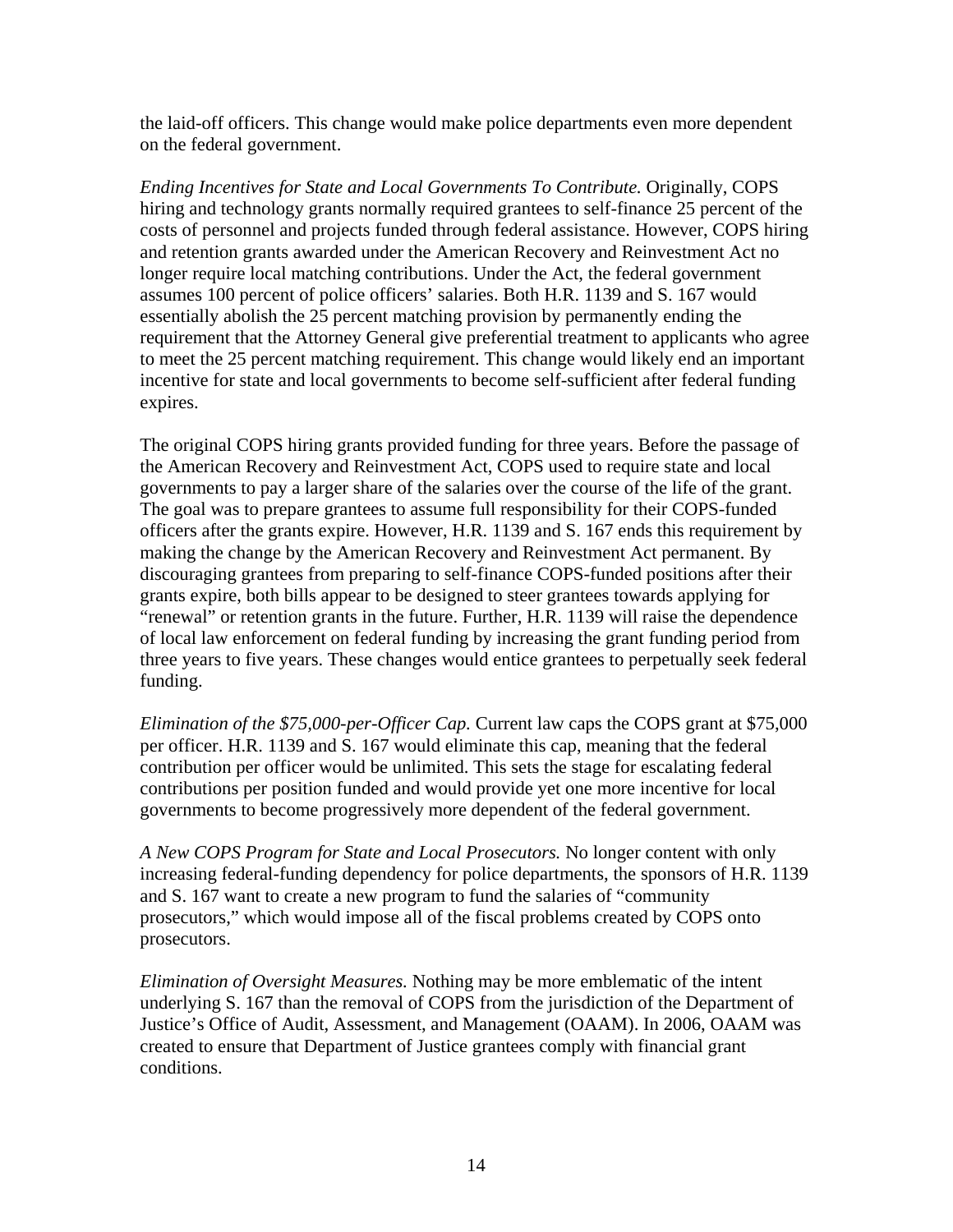Given that conflicting objectives and constituent politics can interfere with the successful implementation and monitoring of COPS grants, an agency outside of the COPS office should have the authority to audit grants and ensure compliance with grant conditions.<sup>[76](#page-18-1)</sup> With the documented history of waste, fraud, and abuse by COPS grantees, removing COPS from OAAM's jurisdiction would send a clear signal to COPS grantees that they are not expected to comply with grant conditions.

#### **Outside the Federal Government's Scope, Expertise, and Responsibility**

Grants that subsidize the routine activities of local law enforcement assign to the federal government functions that fall within the expertise, jurisdiction, and constitutional responsibilities of state and local governments.<sup>[77](#page-18-1)</sup> Combating ordinary crime is the principal responsibility of the state and local governments. If Congress wants to aid in the fight against crime, it should limit itself to unique roles that only the federal government can play. The federal government should not become a crutch on which local law enforcement becomes dependent.

#### **Conclusion**

The Byrne JAG and COPS grant funding in the American Recovery and Reinvestment Act is exceedingly unlikely to produce any stimulus for an economic recovery. Not only does the COPS program have an extensive track record of poor performance, but it encourages local government to be fiscally irresponsible.

#### **\*\*\*\*\*\*\*\*\*\*\*\*\*\*\*\*\*\*\***

The Heritage Foundation is a public policy, research, and educational organization operating under Section 501(C)(3). It is privately supported and receives no funds from any government at any level, nor does it perform any government or other contract work.

The Heritage Foundation is the most broadly supported think tank in the United States. During 2008, it had nearly 400,000 individual, foundation, and corporate supporters representing every state in the U.S. Its 2008 income came from the following sources:

| Individuals  | 67% |
|--------------|-----|
| Foundations  | 27% |
| Corporations | .5% |

The top five corporate givers provided The Heritage Foundation with 1.8% of its 2008 income. The Heritage Foundation's books are audited annually by the national accounting firm of McGladrey & Pullen. A list of major donors is available from The Heritage Foundation upon request.

Members of The Heritage Foundation staff testify as individuals discussing their own independent research. The views expressed are their own and do not reflect an institutional position for The Heritage Foundation or its board of trustees.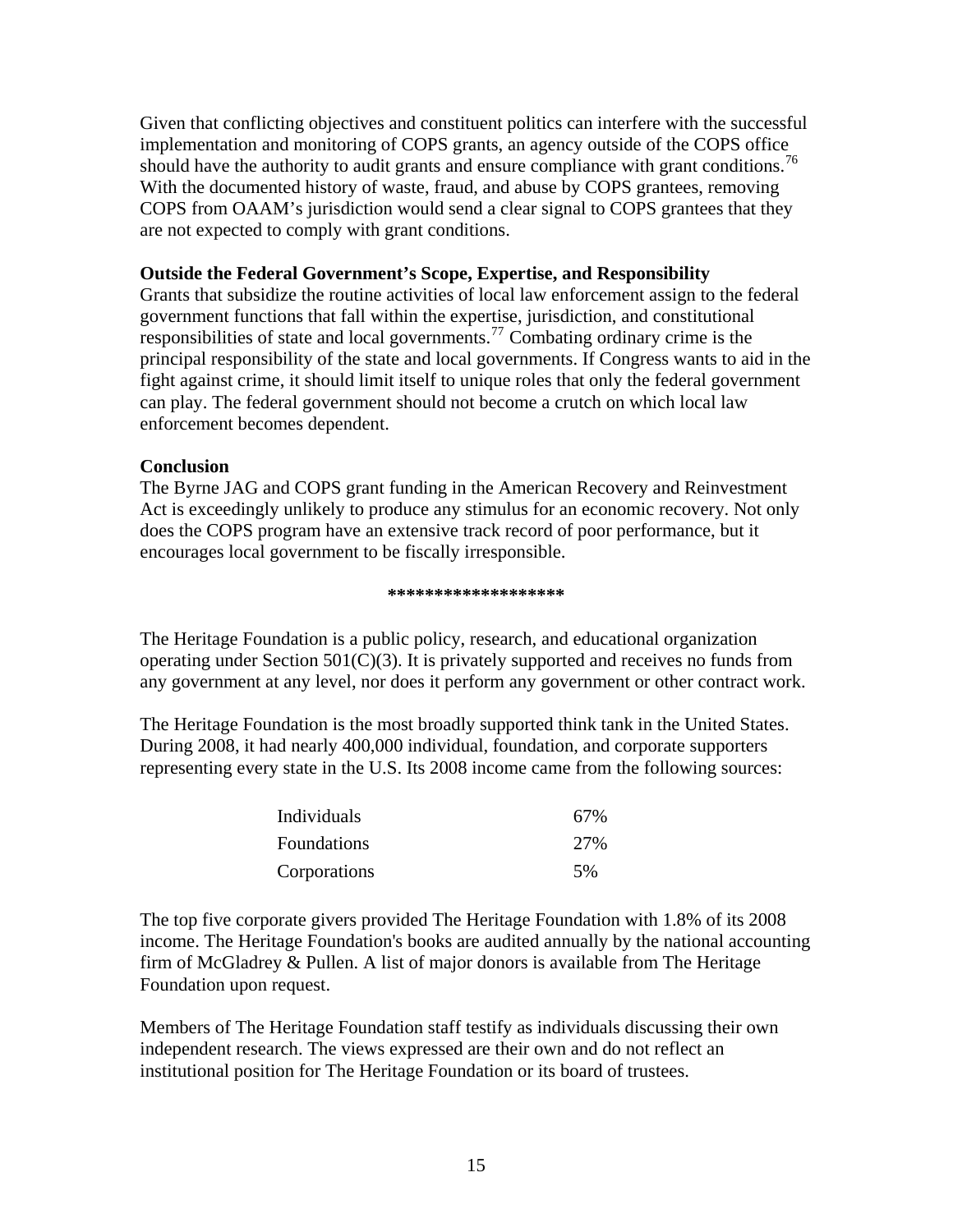Douglas W. Elmendorf, "Estimated Macroeconomic Impacts of H.R. 1 as Passed by the House and by the Senate," Letter to the Honorable Judd Gregg, Congressional Budget Office, February 11, 2009, p. 2, at *http://www.cbo.gov/ftpdocs/99xx/doc9987/Gregg\_Year-by-Year\_Stimulus.pdf* (May 7, 2009). 5

Stephen M. Miller and Frank S. Russek, "Fiscal Structures and Economic Growth at the State and Local Level," *Public Finance Review*, Vol. 25, No. 2 (1997), pp. 213**–**237. 6

 $\overline{a}$ 

<sup>7</sup>Brian M. Riedl, "Why Government Spending Does Not Stimulate Economic Growth," Heritage Foundation *Backgrounder* No. 2208, November 12, 2008, at

*http://www.heritage.org/Research/Budget/bg2208.cfm*, and J. D. Foster, and William W. Beach, "Economic Recovery: How Best to End the Recession," Heritage Foundation *WebMemo* No. 2191, January 26, 2009, at *http://www.heritage.org/Research/Economy/wm2191.cfm*. 8

Burton A. Abrams, "The Effect of Government Size on the Unemployment Rate," *Public Choice*, Vol. 99 (1999), pp. 395**–**401. Abrams notes that "In theory, it is possible for government spending to be allocated into growth enhancing infrastructure and education but in practice most outlays go for redistribution or government-mandated consumption which does not improve productivity" (p. 395).

Abrams, "The Effect of Government Size on the Unemployment Rate."

<sup>10</sup>Karl Aiginger and Martin Falk, "Explaining Differences in Economic Growth Among OECD Countries," *Empirica*, Vol. 32 (2005), pp. 19**–**43; Konstantinos Angelopoulos and Apostolis Philippopoulos, "Does Public Sector Efficiency Matter? Revisiting the Relation Between Fiscal Size and Economic Growth in a World Sample," *Public Choice*, Vol. 137 (2008), pp. 245**–**278; Robert J. Barro, "Economic Growth in a Cross Section of Countries," *The Quarterly Journal of Economics*, Vol. 106, No. 2 (1991), pp. 407**–**443; Robert J. Barro, "A Cross-Country Study of Growth, Saving, and Government," National Bureau of Economic Research *Working Paper* No. 2855, February 1989; Robert J. Barro, "Government Spending in a Simple Model of Endogenous Growth," *Journal of Political Economy*, Vol. 98 (1990), pp. S103**–**125; James S. Guseh, "Government Size and Economic Growth in Developing Countries: A Political-Economy Framework," *Journal of Macroeconomics*, Vol. 19, No. 1 (1997), pp. 175**–**192; Daniel Landau, "Government Expenditure and Economic Growth: A Cross-Country Study," *Southern Economic Journal*, Vol. 49, No. 3 (1983), pp. 783**–**792; Daniel Landau, "Government and Economic Growth in Less Developed Countries: An Empirical Study for 1960**–**1980," *Economic Development and Cultural Change*, Vol. 35, No. 1 (1986), pp. 35**–**73; and Laura Razzolini and William F. Shughart, "On the (Relative) Unimportance of a Balanced Budget," *Public Choice*, Vol. 90 (March 1997), pp. 215–233.<br><sup>11</sup>Razzolini, and Shughart, "On the (Relative) Unimportance of a Balanced Budget."<br><sup>12</sup>*Ibid.*, p. 226.<br><sup>13</sup>Christina D. Romer and Da

Research *Working Paper* No. 4765, June 1994.<br><sup>14</sup>Christina D. Romer and David H. Romer, "The Macroeconomic Effects of Tax Changes: Estimates Based on a New Measure of Fiscal Shocks," National Bureau of Economic Research *Working Paper* No. 13264, July 2007.

<sup>15</sup>Elmendorf, "Estimated Macroeconomic Impacts of H.R. 1 as Passed by the House and by the Senate," p. 2.<br> $^{16}Ibid., p. 3.$ 

<sup>17</sup>Andrew Mountford and Harald Uhlig, "What are the Effects of Fiscal Policy Shocks?" SFB 649 Discussion Paper 2005-039, July 2005.

<sup>18</sup>Charles H. Ramsey, "Helping State and Local Law Enforcement During an Economic Downturn," testimony before the Committee on the Judiciary, U.S. Senate, January 8, 2009, at *http://judiciary.senate.gov/hearings/testimony.cfm?id=3611&wit\_id=7558* (May 11, 2009), and John

<sup>&</sup>lt;sup>1</sup>To review the contents of H.R. 1, see *http://www.readthestimulus.org/* (May 11, 2009).

Manuel A Diaz and Tom Cochran, *Mainstreet Economic Recovery: "Ready to Go" Jobs and Infrastructure Projects*, Release 4, U.S. Conference of Mayors, January 17, 2009, at

*http://www.usmayors.org/mainstreeteconomicrecovery/documents/mser-report-200901.pdf* (January 26, 2009).

<sup>3</sup> Kate Davidson and Alan Ahlrich, "HR1 - Economic Recovery Package," Congressional Quarterly *CQ BillAnalysis*, March 30, 2009. 4

 $^6$ *Ibid.*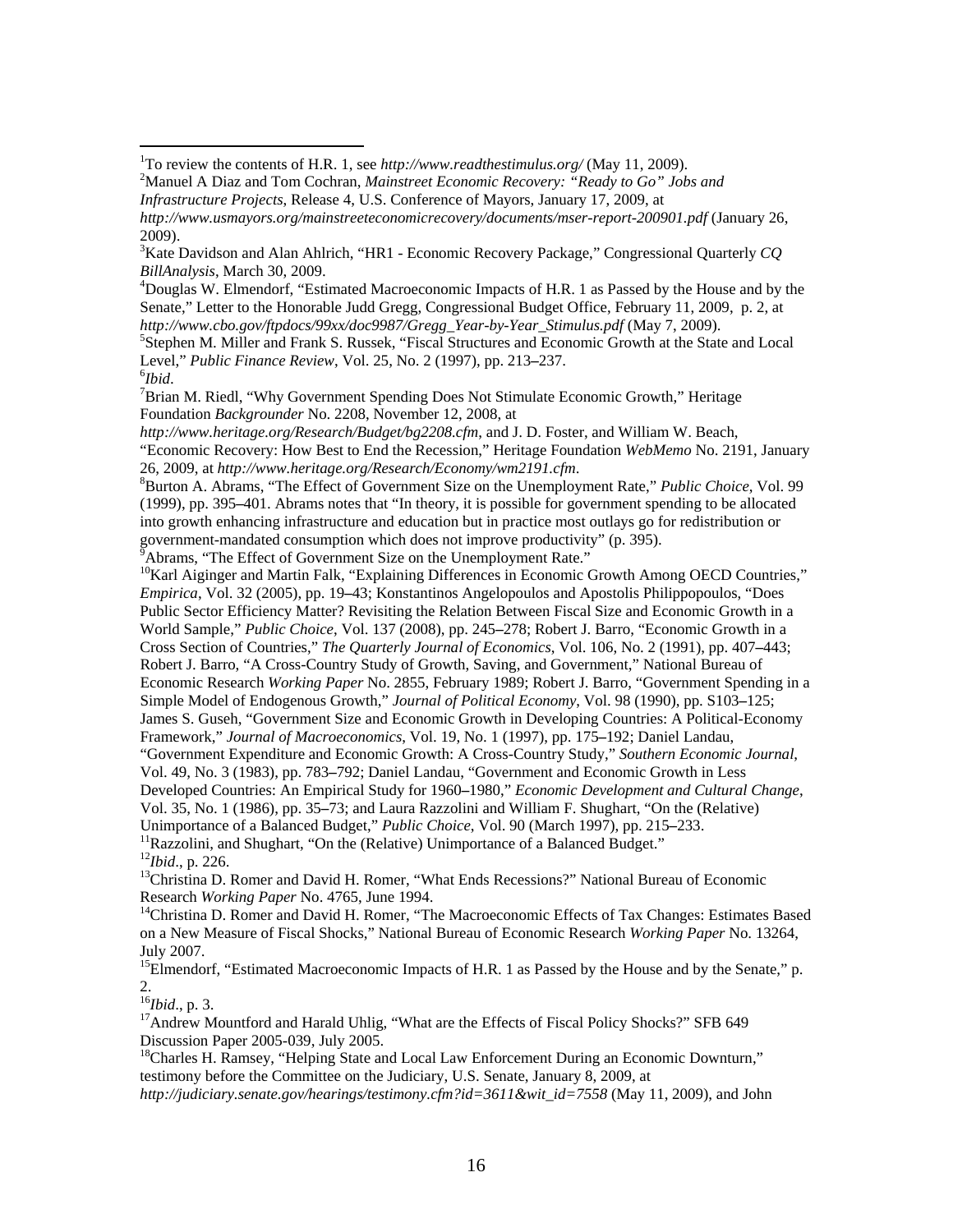Schmidt, testimony before the U.S. Senate Committee on the Judiciary, January 8, 2009, at *http://judiciary.senate.gov/hearings/testimony.cfm?id=3611&wit\_id=7559* (May 11, 2009).

19Laurie Robinson, "Gazing into the Legislative Crystal Ball," *Corrections Today*, Vol. 64, No. 7 (December 2002).

20Kevin Rothstein, "Menino Defense Cracks; Ex-Grant Officials Fault Mayor over Cop Funding," *Boston Herald*, November 5, 2005, p. A11.<br><sup>21</sup>Calculations based on Federal Bureau of Investigation, *Crime in the United States, 1999*, pp. 300–367,

Table 78, at *http://www.fbi.gov/ucr/Cius\_99/99crime/99cius6.pdf* (March 7, 2007), and *Crime in the United States, 2000*, pp. 300–367, Table 78, at *http://www.fbi.gov/ucr/cius\_00/contents.pdf* (March 7, 2007). 22Rothstein, "Menino Defense Cracks."

<sup>23</sup>*Ibid.*

 $2442$  U.S. Code § 3799dd-1(c)(7). Similarly, recipients of COPS grants "for hiring or rehiring additional career law enforcement officers [must] specify plans for the assumption by the applicant of a progressively larger share of the cost in the course of time, looking toward the continuation of the increased hiring level using State or local sources of funding following the conclusion of Federal support." *Id.* § 3799dd-1(c)(8). Like officials in other large cities, Boston officials appear to not have given much thought or made a real

commitment to fulfilling this condition of receiving millions of federal taxpayers' dollars.<br><sup>25</sup>In addition to rejecting law enforcement grant funding, local governments have declined funding for other projects funded under the American Recovery and Reinvestment Act. Warren County, Ohio, rejected almost \$2.2 million in "stimulus" funding for new transit buses and the repair of windows and roofs for government buildings. North Platte, Nebraska, declined \$600,000 in funds for fixing landscaping, driveways, and sidewalks. See Matt Leingang, "Handful of Cities, Counties Refusing Stimulus,"

Associated Press, April 22, 2009.<br><sup>26</sup>Lynh Bui, "Scottsdale Turns Down Stimulus Funds," *The Arizona Republic*, April 23, 2009.<br><sup>27</sup>*Ibid.*<br><sup>28</sup>*Bid.*<br><sup>29</sup>Leingang, "Handful of Cities, Counties Refusing Stimulus."

 $30$ Justin Schoenberger, "Federal Funding Could Bring More Police to Area: Money Could Cause More<br>Harm than Good, Some Say," *The Free Press* (Kinston, N.C.), May 3, 2009.

<sup>31</sup>*Ibid.*<br><sup>32</sup>*Ibid.*<br><sup>33</sup>Robert E. Brooks *et al.*, "Restoration of Funding for the Byrne Justice Grant (JAG) Program," letter to chairmen and ranking members of the House and Senate Appropriations Committees, April 17, 2008, at *http://www.ncja.org/Content/NavigationMenu/GovernmentAffairs/Appropriations/Spreadthewordaboutcuts*

*toJAG/Byrne-JAGCoalitionRestorationLetter4-17-08.pdf (January 27, 2009).*<br><sup>34</sup>Ron Brooks, testimony before the Subcommittee on Criminal Justice, Drug Policy, and Human

Resources, Committee on Government Reform, U.S. House of Representatives, May 23, 2006.<br><sup>35</sup>Eric Helland and Alexander Tabarrok, "The Fugitive: Evidence on Public Versus Private Law<br>Enforcement From Bail Jumping," *Journal* <sup>36</sup> *Ibid.*, p. 108.<br><sup>37</sup> *Ibid.*, p. 110.<br><sup>38</sup> For a discussion of previous calls for additional COPS funding, see David B. Muhlhausen and Erica

Little, "Federal Law Enforcement Grants and Crime Rates: No Connection Except for Waste and Abuse," Heritage Foundation *Backgrounder* No. 2015, March 14, 2007, at

<sup>39</sup>Police Executive Research Forum, *Chief Concerns: A Gathering Storm—Violent Crime in America* (Washington, D.C.: Police Executive Research Forum, October 2006), and James Alan Fox and Marc L. Swatt, "The Recent Surge in Homicides Involving Young Black Males and Guns: Time to Reinvest in Prevention and Crime Control," Northwestern University, December 2009.<br>
<sup>40</sup>Police Executive Research Forum, *Chief Concerns*.<br>
<sup>41</sup>*Ibid.*, p. 1.<br>
<sup>42</sup>Calculations based on data from the Federal Bureau of Investigation. C

September 2008, Table 1, at *http://www.fbi.gov/ucr/cius2007/data/table\_01.html* (January 6, 2009). 43Fox and Swatt, "The Recent Surge in Homicides Involving Young Black Males and Guns." 44*Ibid*., p. 1.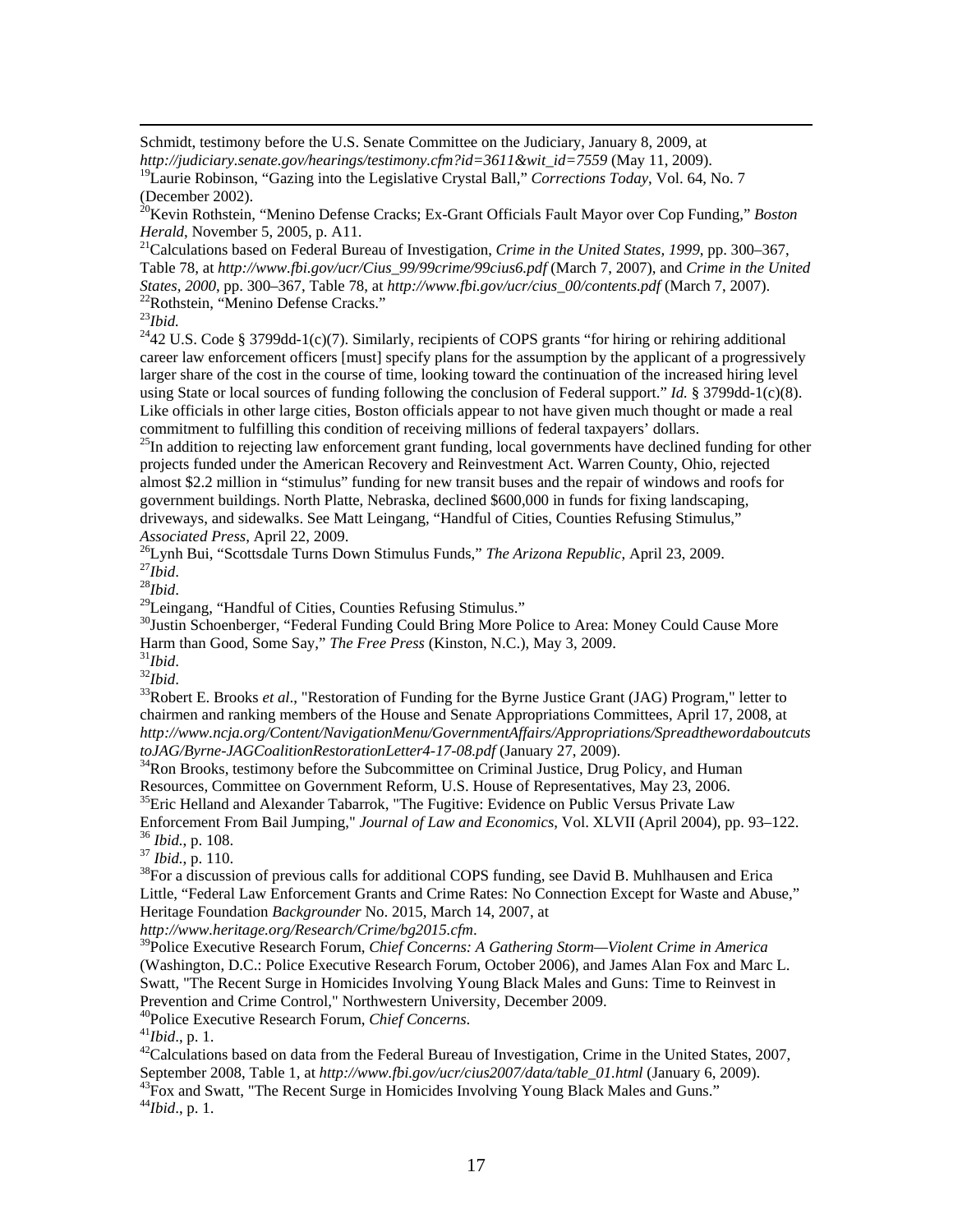<sup>45</sup>The data are based on Table 8 from Fox and Swatt, "The Recent Surge in Homicides Involving Young Black Males and Guns."

<sup>46</sup>Carrie Antlfinger, "Homicides are Down in Some Large US Cities," *Associated Press*, January 3, 2009.<br><sup>47</sup>Michael R. Rand, "Criminal Victimization, 2007," U.S. Bureau of Justice Statistics *Bulletin*, NCJ-224390, December 2008, p. 1.

48Rand, "Criminal Victimization, 2007."

<sup>49</sup>Gareth Davis, David B. Muhlhausen, Dexter Ingram, and Ralph Rector, "The Facts About COPS: A Performance Overview of the Community Oriented Policing Services Program," Heritage Foundation *Center for Data Analysis Report* No. CDA00–10, September 25, 2000, at

*http://www.heritage.org/Research/Crime/CDA00-10.cfm*; Christopher S. Koper, Jeffrey A. Roth, and Edward Maguire, "Putting 100,000 Officers on the Street: Progress as of 1998 and Preliminary Projections Through 2003," in Jeffrey A. Roth, Joseph F. Ryan, Stephen J. Gaffigan, Christopher S. Koper, Mark H. Moore, Janice A. Roehl, Calvin C. Johnson, Gretchen E. Moore, Ruth M. White, Michael E. Buerger, Elizabeth A. Langston, and David Thatcher, *National Evaluation of the COPS Program: Title I of the 1994 Crime Act* (Washington, D.C.: U.S. Department of Justice, Office of Justice Programs, National Institute of Justice, 2000), p. 163; and U.S. Department of Justice, Office of Inspector General, "Police Hiring and Redeployment Grants, Summary of Audit Findings and Recommendations," *Audit Report* No. 99–14, April

1999, at *http://www.usdoj.gov/oig/reports/COPS/a9914/index.htm* (April 16, 2008).<br><sup>50</sup>Press release, "About COPS: Rebuilding the Bond Between Citizens and the Government," U.S. Department of Justice, Office of Community Oriented Policing Services, May 12, 1999, at *http://www.permanent.access.gpo.gov/lps9890/lps9890/www.usdoj.gov/cops/news\_info/default.htm* (May 12, 2006).

<sup>51</sup>Gareth Davis, David B. Muhlhausen, Dexter Ingram, and Ralph Rector, "The Facts About COPS"; Michael R. Bromwich, "Management and Administration of the Community Oriented Policing Services Grant Program," U.S. Department of Justice, Office of Inspector General, Audit Division, Report No. 99– 21, July 1999, at *http://www.usdoj.gov/oig/au9921/9921toc.htm* (December 20, 2002; unavailable May 12, 2006); U.S. General Accounting Office, *Community Policing: Issues Related to the Design, Operation, and Management of the Grant Program*, GAO/GGD–97–167, September 1997, at

*http://www.gao.gov/archive/1997/gg97167.pdf* (May 12, 2006); and Christopher Koper, Jeffrey A. Roth, and Edward Maguire, "Putting 100,000 Officers on the Street: Progress as of 1998 and Preliminary Projections Through 2003," in Jeffrey A. Roth *et al.*, *National Evaluation of the COPS Program: Title I of the 1994 Crime Act* (Washington, D.C.: U.S. Department of Justice, Office of Justice Programs, National

Institute of Justice, 2000), pp. 149–176, at *http://www.ncjrs.gov/pdffiles1/nij/183643.pdf* (May 12, 2006).<br><sup>52</sup>Koper *et al.*, "Putting 100,000 Officers on the Street," p. 152.<br><sup>53</sup>Jeffery A. Roth, Christopher S. Koper,

Resources," in Roth *et al., National Evaluation of the COPS Program*, pp. 111 and 113.<br><sup>54</sup>David B. Muhlhausen, "Do Community Oriented Policing Services Grants Affect Violent Crime Rates?"

Heritage Foundation *Center for Data Analysis Report* No. CDA01–05, May 25, 2001, at

*http://www.heritage.org/Research/Crime/CDA01-05.cfm*, and David B. Muhlhausen, "Impact Evaluation of COPS Grants in Large Cities," Heritage Foundation *Center for Data Analysis Report* No. CDA06-03, May

26, 2004, at *http://www.heritage.org/Research/Crime/cda06-03.cfm*.<br><sup>55</sup>Muhlhausen, "Do Community Oriented Policing Services Grants Affect Violent Crime Rates?"

56Muhlhausen, "Impact Evaluation of COPS Grants in Large Cities."

57John L. Worrall and Tomislav V. Kovandzic, "COPS Grants and Crime Revisited," *Criminology*, Vol. 45, No. 1 (February 2007), pp. 159–190.

<sup>58</sup>*Ibid*., p. 185.

<sup>59</sup>Ted Miller, Mark A. Cohen, and Brian Wiersema, "Victim Costs and Consequences: A New Look," U.S. Department of Justice, Office of Justice Programs, National Institute of Justice *Research Report*, January 1996, at *http://www.ncjrs.gov/pdffiles/victcost.pdf* (April 16, 2006).<br><sup>60</sup>For more information on the methodology used to estimate the benefits of COPS grants, see Muhlhausen,

"Impact Evaluation of COPS Grants in Large Cities," pp. 15–16.

<sup>61</sup>For a discussion of the Inspector General audits, see Muhlhausen, "Impact Evaluation of COPS Grants in Large Cities," pp. 16–18.

 ${}^{62}$ U.S. Department of Justice, Office of Inspector General, "Office of Community Oriented Policing